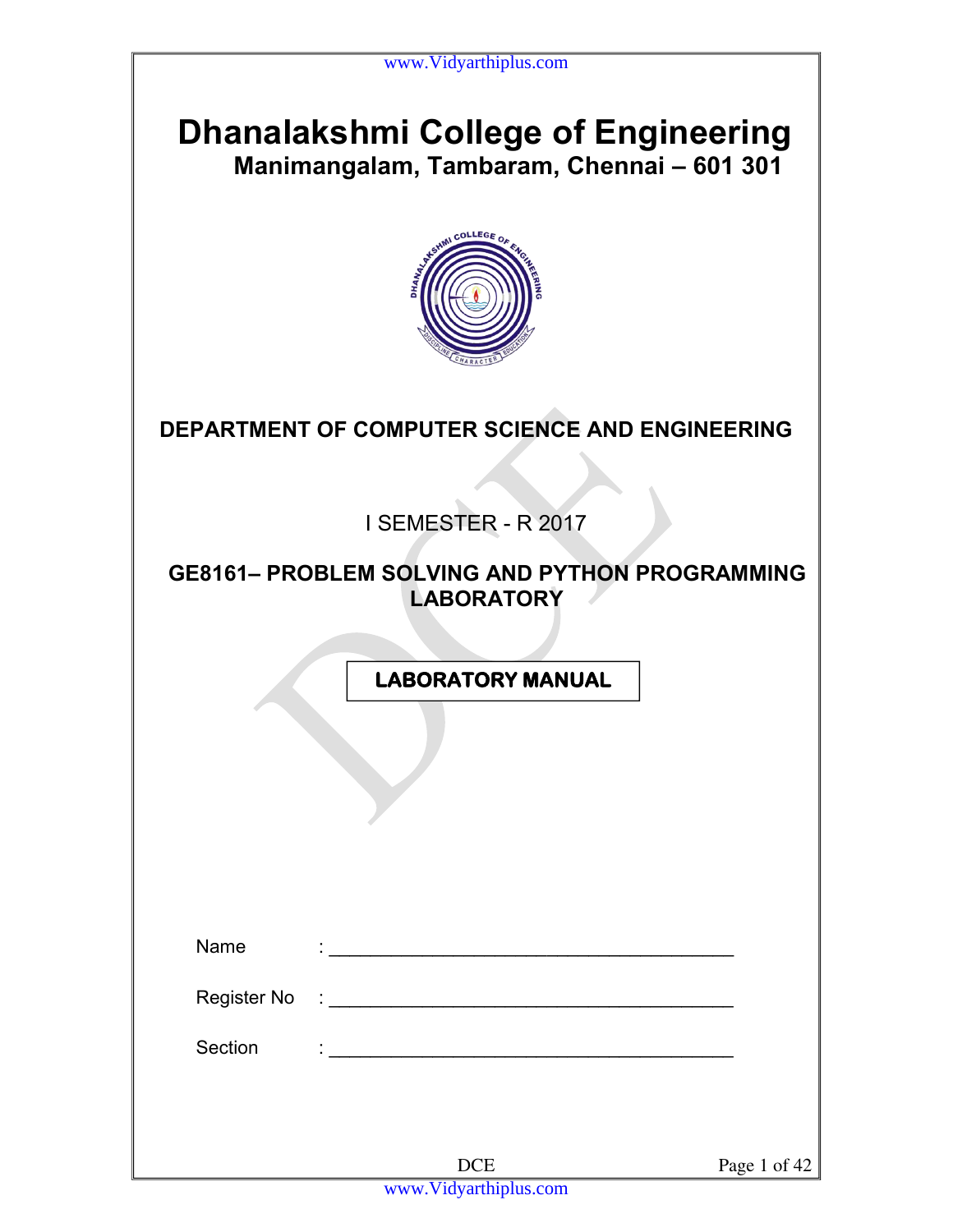# **DHANALAKSHMI COLLEGE OF ENGINEERING**

# **VISION**

Dhanalakshmi College of Engineering is committed to provide highly disciplined, conscientious and enterprising professionals conforming to global standards through value based quality education and training.

# **MISSION**

- To provide competent technical manpower capable of meeting requirements of the industry
- To contribute to the promotion of Academic excellence in pursuit of Technical Education at different levels
- To train the students to sell his brawn and brain to the highest bidder but to never put a price tag on heart and soul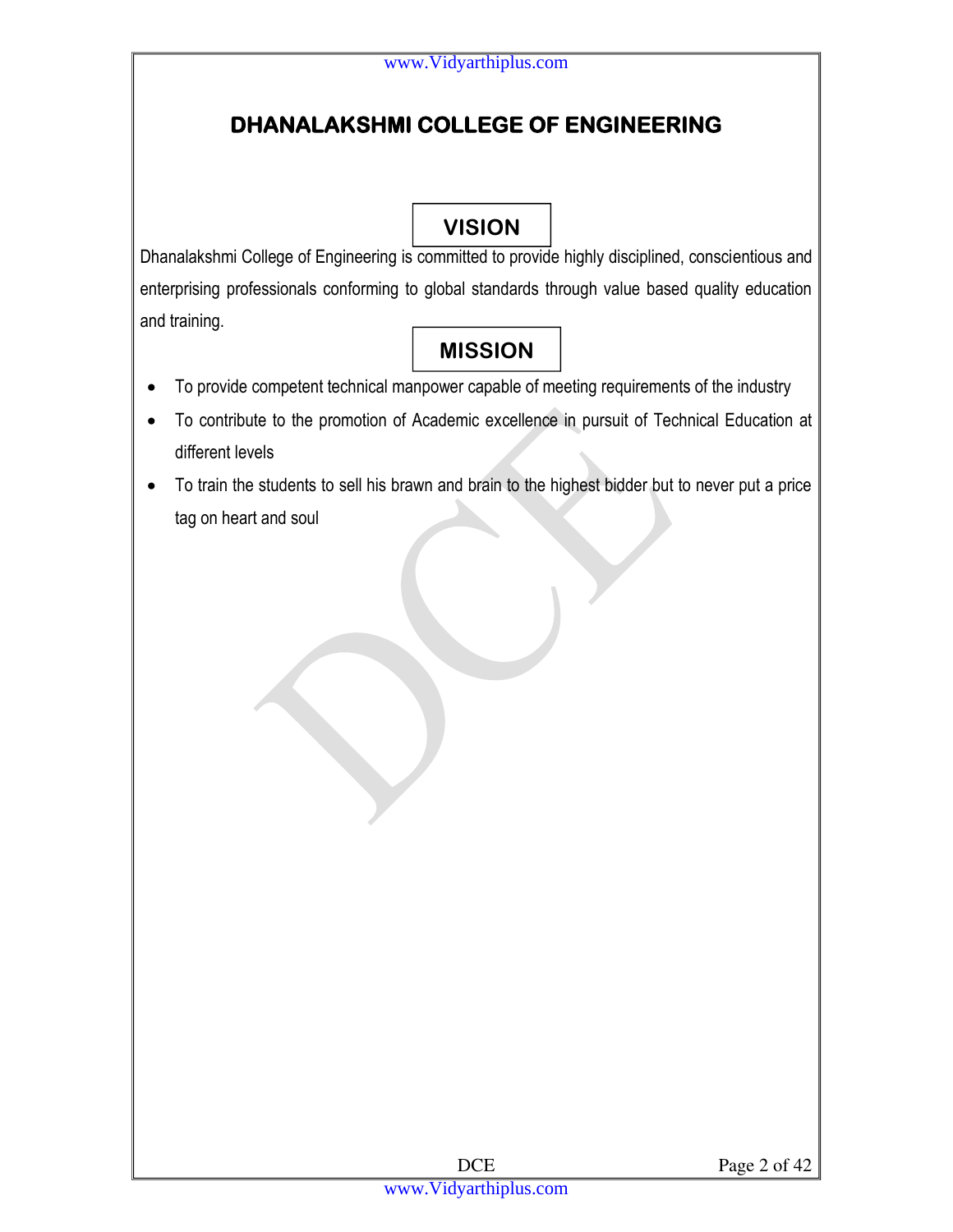# **PROGRAM EDUCATIONAL OBJECTIVES**

# 1. FUNDAMENTALS

To impart students with fundamental knowledge in Mathematics, Science and fundamentals of engineering that will mould them to be successful professionals

# 2. CORE COMPETENCE

To provide students with sound knowledge in engineering and experimental skills to identify complex software problems in industry and to develop practical solutions for them

## 3. BREADTH

To provide relevant training and experience to bridge the gap between theory and practice this enables them to find solutions for real time problems in industry and organization, and to design products requiring interdisciplinary skills

## 4. PROFESSIONALISM SKILLS

To bestow students with adequate training and provide opportunities to work as team that will build up their communication skills, individual leadership and supportive qualities, and to enable them to adapt and work in ever changing technologies

# 5. LIFELONG LEARNING

To develop the ability of students to establish themselves as professionals in Computer Science and Engineering and to create awareness about the need for lifelong learning and pursuing advanced degrees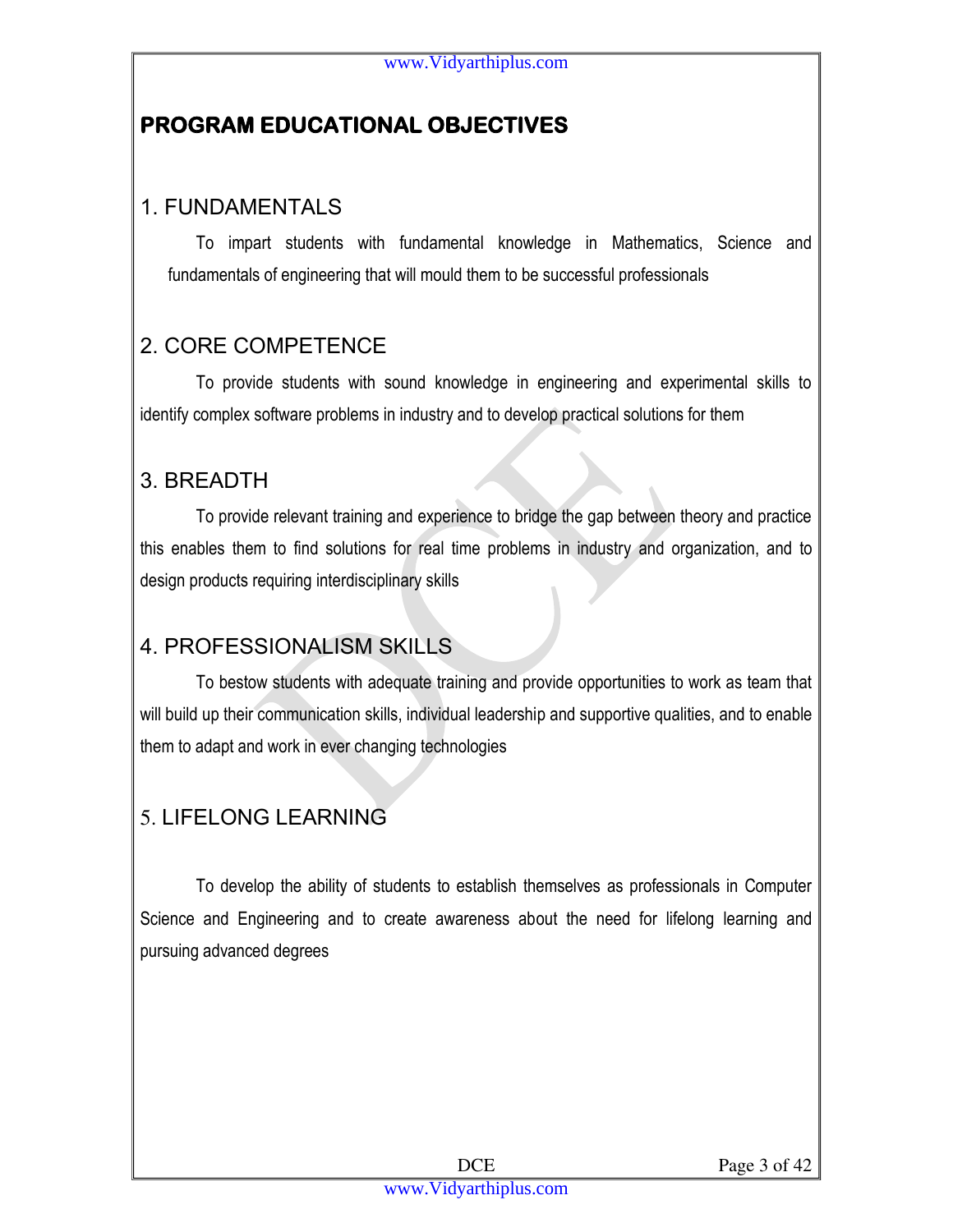# **PROGRAM OUTCOMES**

- a) To apply the basic knowledge of Mathematics, Science and engineering fundamentals in Computer Science and Engineering field
- b) To design and conduct experiments as well as to analyze and interpret data and apply the same in the career

c) To design and develop innovative and creative software applications

d) To understand a complex real world problem and develop an efficient practical solution

e) To create, select and apply appropriate techniques, resources, modern engineering and IT tools

f) To understand their roles as a professionals and give the best to the society

g) To develop a system that will meet expected needs within realistic constraints such as economical, environmental, social, political, ethical, safe and sustainable

h) To communicate effectively and make others understand exactly what they are trying to convey in both verbal and written forms

i) To work in a team as team member or a leader and make unique contributions and work with coordination

j) To exhibit confidence in self-education and ability for lifelong learning

k) To develop and manage projects in multidisciplinary environments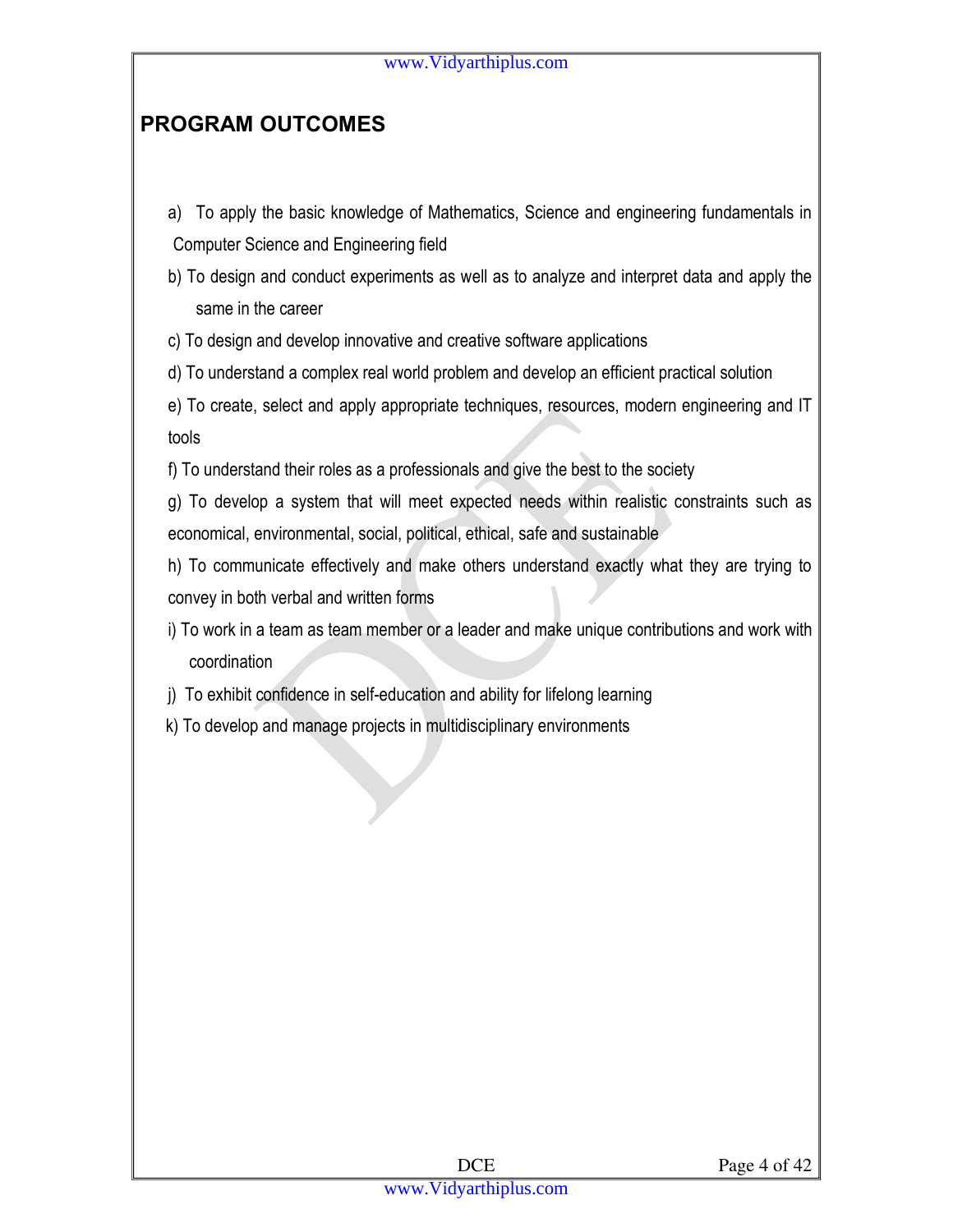### **GE 8161 – PROBLEM SOLVING AND PYTHON PROGRAMMING LABORATORY**

**(Common to all branches of B.E. / B.Tech Programmes) SYLLABUS** 

# **COURSE OBJECTIVES**

To write, test, and debug simple Python programs.

To implement Python programs with conditionals and loops.

Use functions for structuring Python programs.

Represent compound data using Python lists, tuples, dictionaries.

Read and write data from/to files in Python.

# **LIST OF EXPERIMENTS:**

1.Compute the GCD of two numbers.

- 2. Find the square root of a number (Newton's method)
- 3. Exponentiation (power of a number)
- 4. Find the maximum of a list of numbers
- 5. Linear search and Binary search
- 6. Selection sort, Insertion sort
- 7. Merge sort
- 8. First n prime numbers
- 9. Multiply matrices
- 10. Programs that take command line arguments (word count)
- 11. Find the most frequent words in a text read from a file
- 12. Simulate elliptical orbits in Pygame
- 13.Simulate bouncing ball in Pygame

# **COURSE OUTCOMES**

#### **Upon completion of the course, students will be able to:**

Write, test, and debug simple Python programs.

Implement Python programs with conditionals and loops.

Develop Python programs step-wise by defining functions and calling them.

Use Python lists, tuples, dictionaries for representing compound data.

Read and write data from/to files in Python.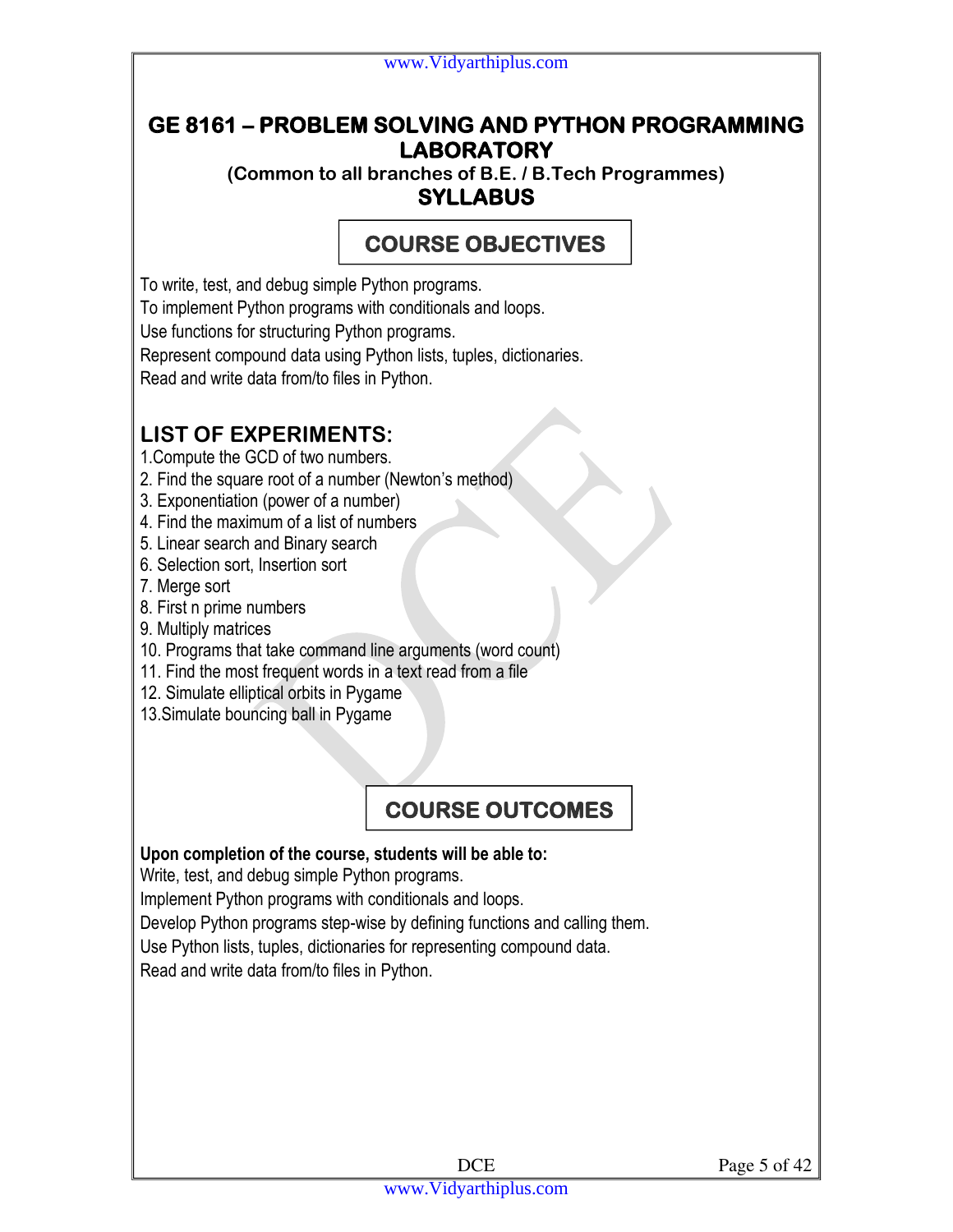### **GE 8161 – PROBLEM SOLVING AND PYTHON PROGRAMMING LABORATORY CONTENTS**

| <b>Name of the Experiment</b>                           | Page<br>No. |
|---------------------------------------------------------|-------------|
| Compute the GCD of two numbers.                         | 07          |
| Find the square root of a number (Newton's method)      | 09          |
| Exponentiation (power of a number)                      | 11          |
| Find the maximum of a list of numbers                   | 13          |
| Linear search                                           | 15          |
| Binary search                                           | 17          |
| Selection sort                                          | 19          |
| Insertion sort                                          | 21          |
| Merge sort                                              | 23          |
| First n prime numbers                                   | 26          |
| Multiply matrices                                       | 28          |
| Programs that take command line arguments (word count)  | 30          |
| Find the most frequent words in a text read from a file | 32          |
| Simulate elliptical orbits in Pygame                    | 34          |
| Simulate bouncing ball in Pygame                        | 37          |
|                                                         |             |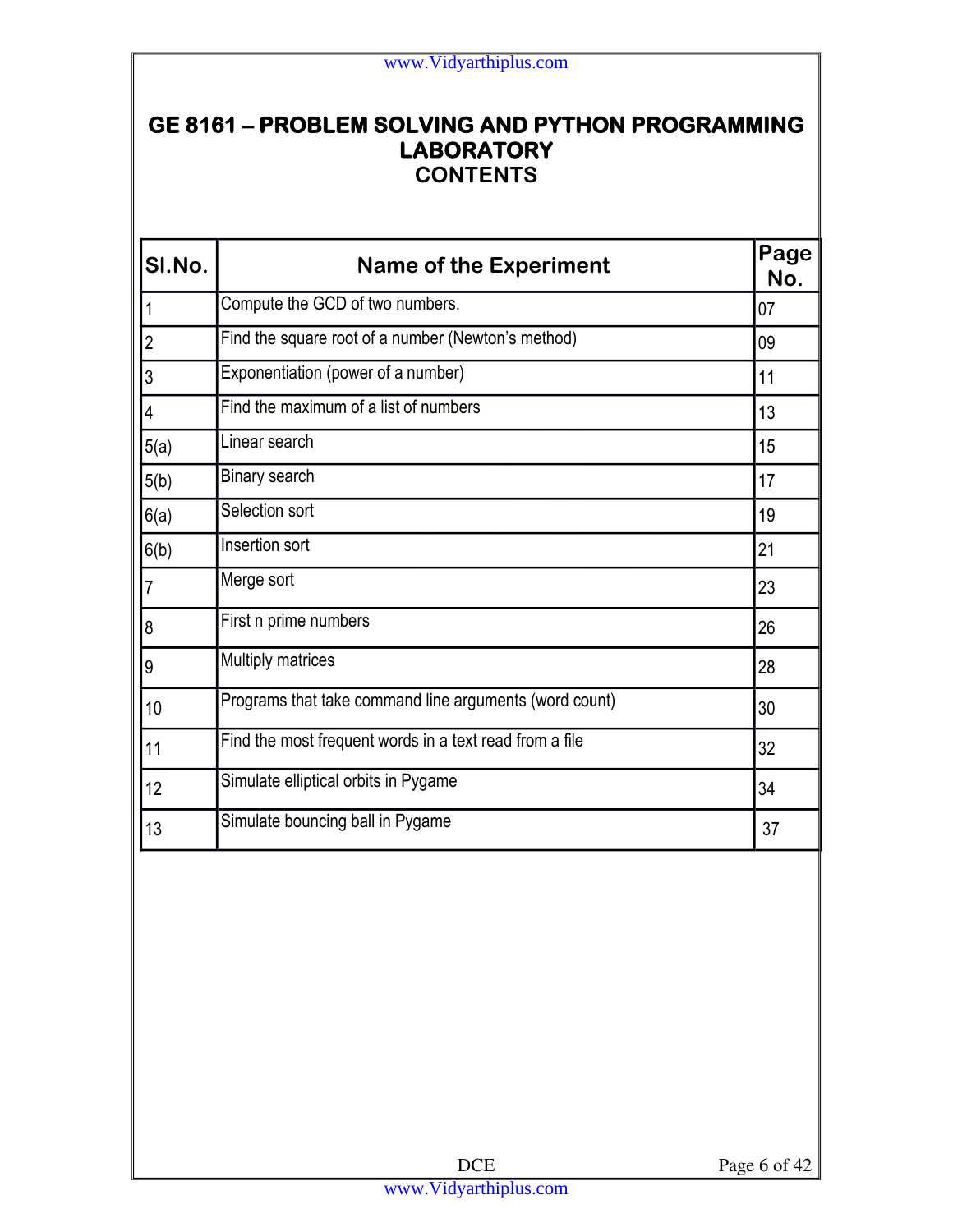# **Date: COD OF TWO NUMBERS**

#### **Aim:**

To write a Python program to find GCD of two numbers.

#### **Algorithm:**

- **1.** Define a function named computeGCD()
- **2.** Find the smallest among the two inputs x and y
- **3.** Perform the following step till smaller+1

Check if  $((x \frac{9}{6})^{1} = 0)$  and  $(y \frac{9}{6})^{1} = 0)$ , then assign GCD=i

**4.** Print the value of gcd

#### **Program:**

```
def computeGCD(x, y): 
  if x > y:
     smaller = y else: 
     smaller = x for i in range(1, smaller+1): 
     if((x % i == 0) and (y % i == 0)):
      gcd = i
```
return gcd

```
num1 = 54num2 = 24
```

```
# take input from the user 
# num1 = int(input("Enter first number: ")) 
# num2 = int(input("Enter second number: "))
```

```
print("The GCD. of", num1,"and", num2,"is", computeGCD(num1, num2))
```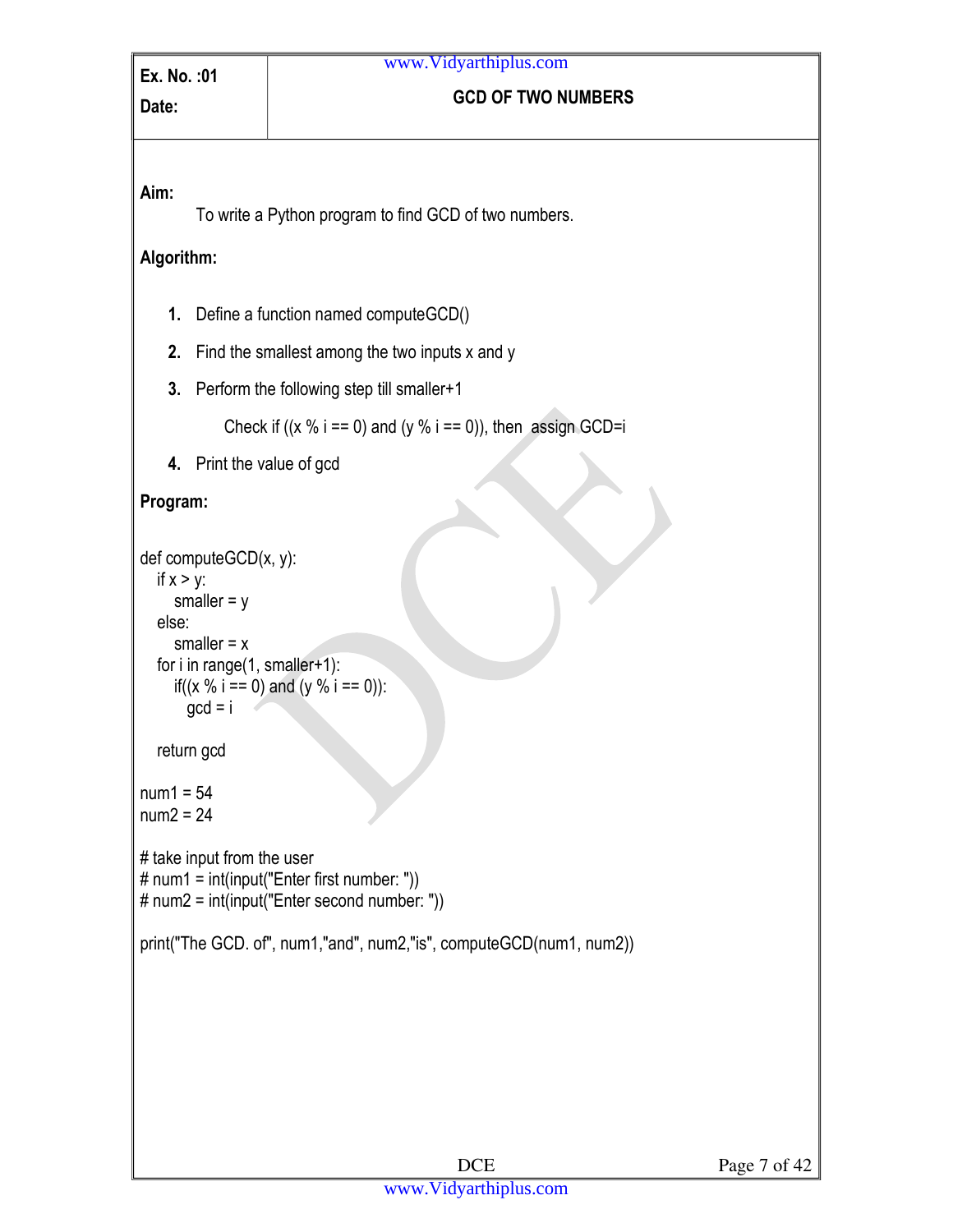

DCE Page 8 of 42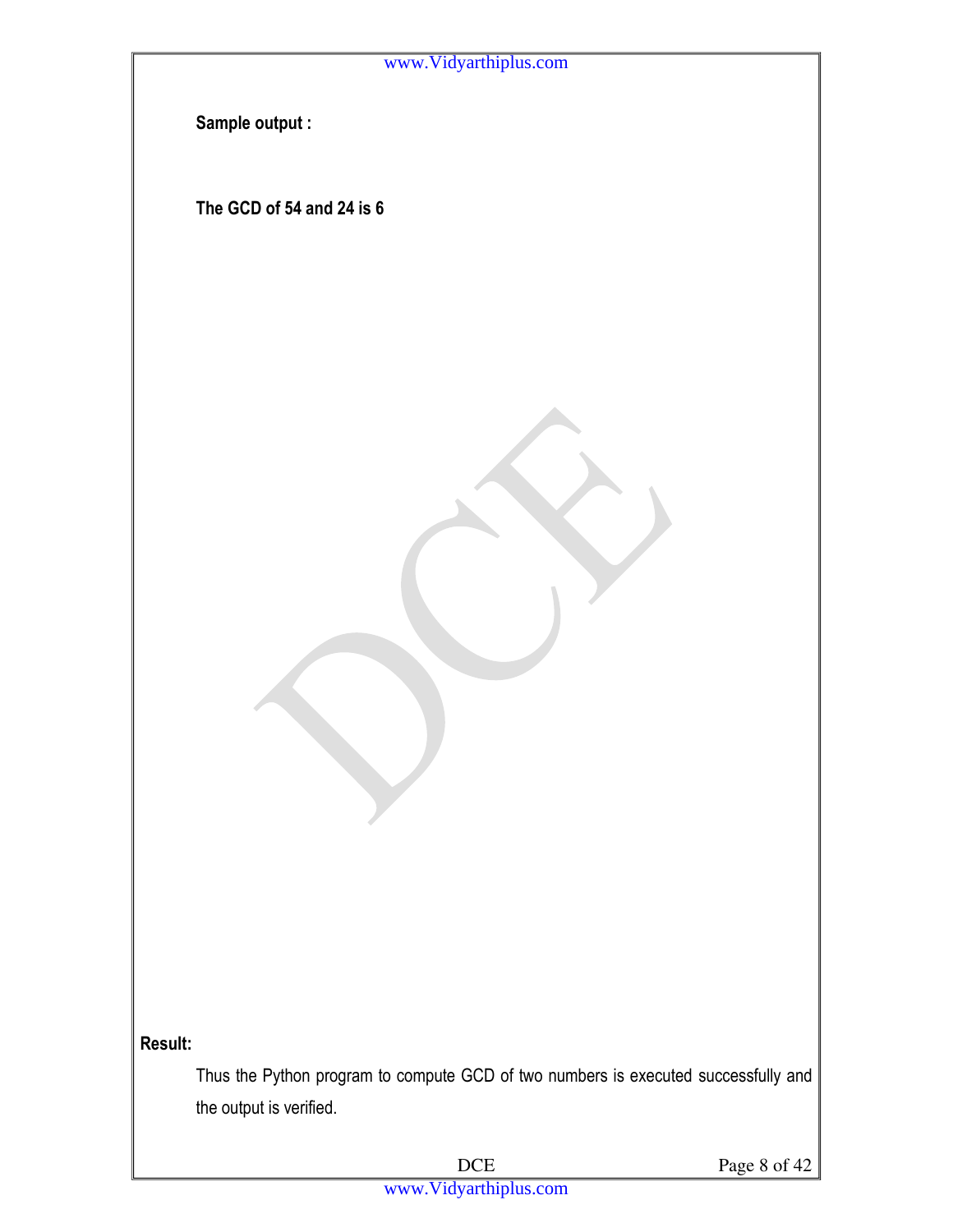To write a Python Program to find the square root of a number by Newton's Method.

**Algorithm:** 

- 1. Define a function named newtonSqrt().
- 2. Initialize approx as 0.5\*n and better as 0.5\*(approx.+n/approx.)
- 3. Use a while loop with a condition better!=approx to perform the following, i. Set approx.=better
	- ii. Better=0.5\*(approx.+n/approx.)
- 4. Print the value of approx

**Program:** 

**def newtonSqrt(n):** 

 **approx = 0.5 \* n** 

 **better = 0.5 \* (approx + n/approx)** 

 **while better != approx:** 

 **approx = better** 

 **better = 0.5 \* (approx + n/approx)** 

 **return approx** 

**print('The square root is' ,newtonSqrt(81))**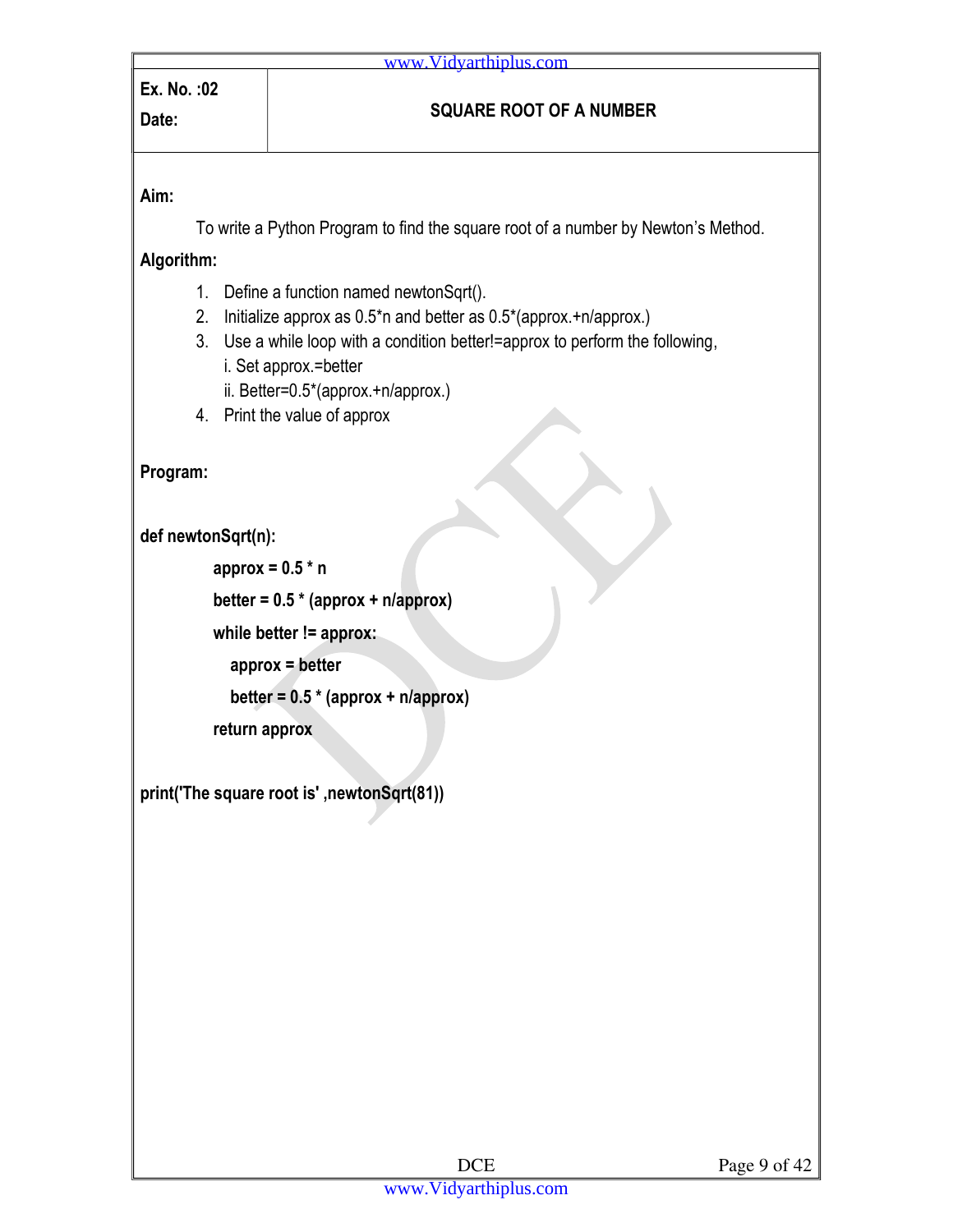| www.Vidyarthiplus.com                                                             |
|-----------------------------------------------------------------------------------|
|                                                                                   |
| Output:                                                                           |
|                                                                                   |
| The square root is 9                                                              |
|                                                                                   |
|                                                                                   |
|                                                                                   |
|                                                                                   |
|                                                                                   |
|                                                                                   |
|                                                                                   |
|                                                                                   |
|                                                                                   |
|                                                                                   |
|                                                                                   |
|                                                                                   |
|                                                                                   |
|                                                                                   |
|                                                                                   |
|                                                                                   |
|                                                                                   |
|                                                                                   |
|                                                                                   |
|                                                                                   |
|                                                                                   |
| Result:                                                                           |
| Thus the Python program for finding the square root of a given number by Newton's |
| Method is executed successfully and the output is verified.                       |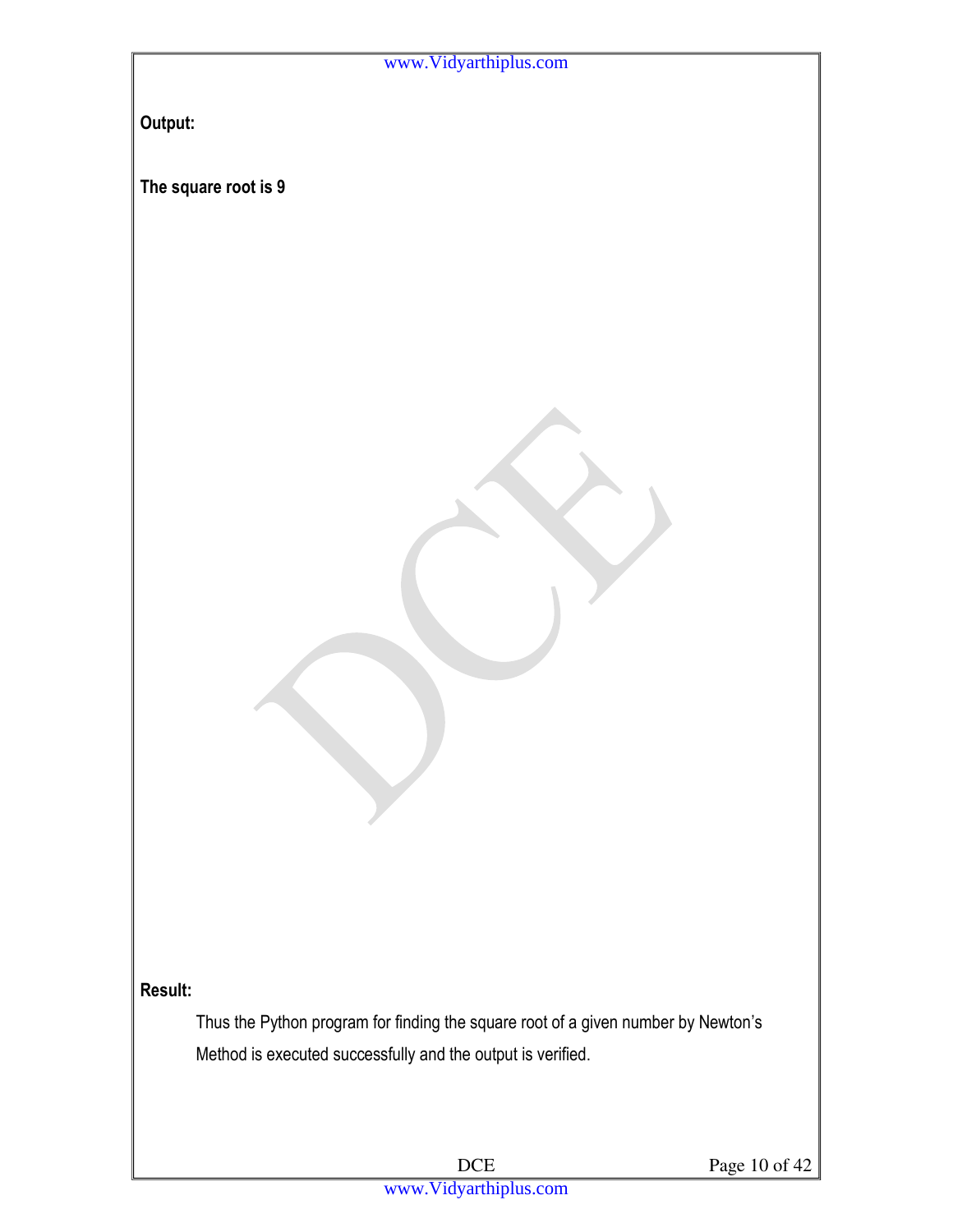# **Date: EXPONENTIATION OF A NUMBER**

#### **Aim:**

To write a Python program to find the exponentiation of a number.

#### **Algorithm:**

- **1.** Define a function named power()
- **2.** Read the values of base and exp
- **3.** Use 'if' to check if exp is equal to 1 or not i. if exp is equal to 1, then return base ii.if exp is not equal to 1, then return (base\*power(base,exp-1))
- **4.** Print the result

#### **Program:**

def power(base,exp):

if(exp==1):

return(base)

```
 if(exp!=1):
```

```
 return(base*power(base,exp-1))
```

```
base=int(input("Enter base: "))
```
exp=int(input("Enter exponential value: "))

print("Result:",power(base,exp))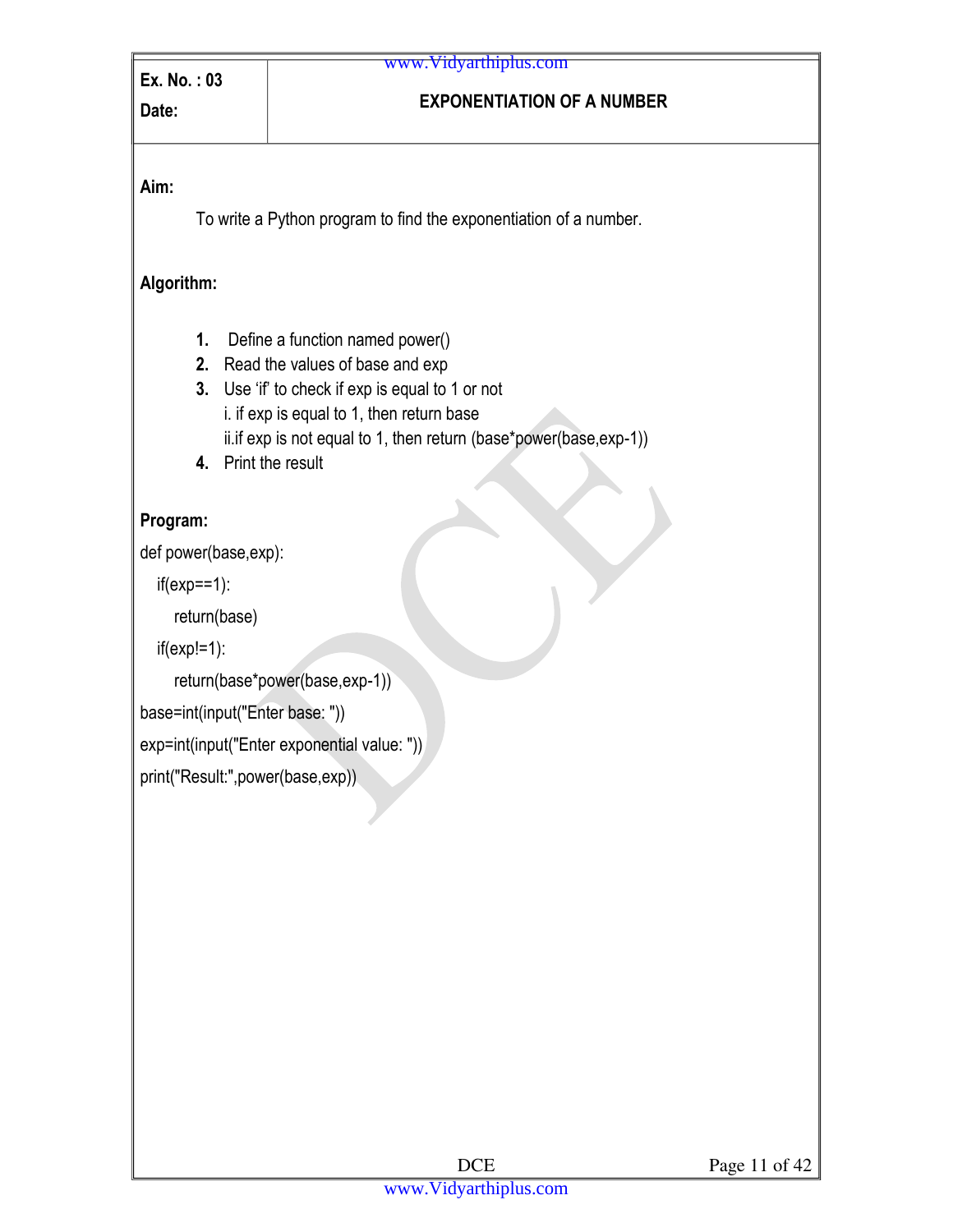**Output:**

Enter base: 7

Enter exponential value: 2

Result:49

#### **Result:**

Thus the Python program to find the exponentiation of a number is executed successfully and the output is verified.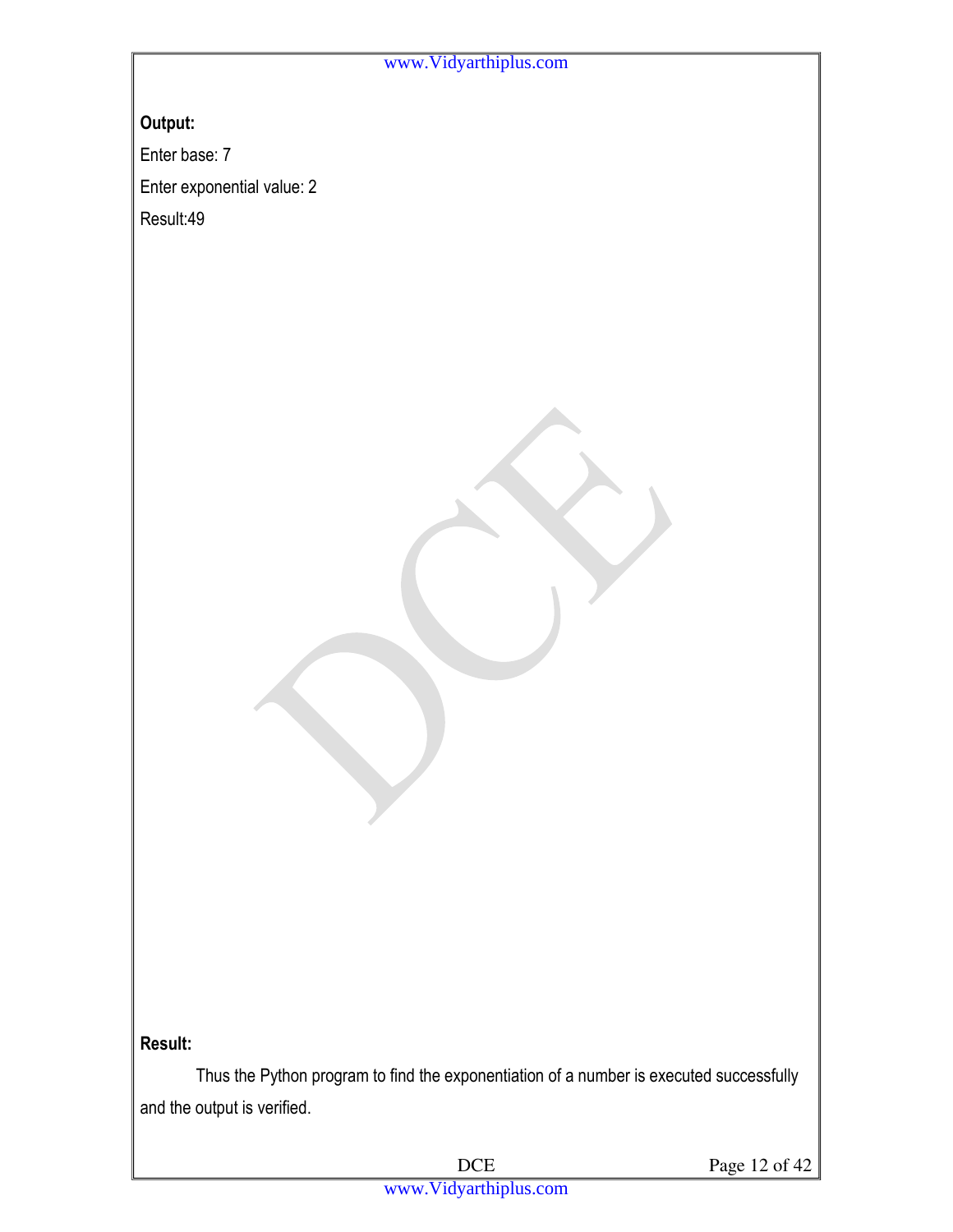#### **FINDING MAXIMUM FROM A LIST OF NUMBERS**

#### **Aim:**

To write a Python Program to find the maximum from a list of numbers.

#### **Algorithm:**

- **1.** Create an empty list named l
- **2.** Read the value of n
- 3. Read the elements of the list until n
- 4. Assign l[0] as maxno
- 5. If l[i]>maxno then set maxno=l[i]
- 6. Increment i by 1
- 7. Repeat steps 5-6 until i<n
- 8. Print the value of maximum number

### **Program:**

 $\equiv$ 

n=int(input("enter the upper limit"))

for i in range(0,n):

```
 a=int(input("enter the numbers"))
```
l.append(a)

maxno=l[0]

```
for i in range(0,len(l)):
```
if l[i]>maxno:

maxno=l[i]

print("The maximum number is %d"%maxno)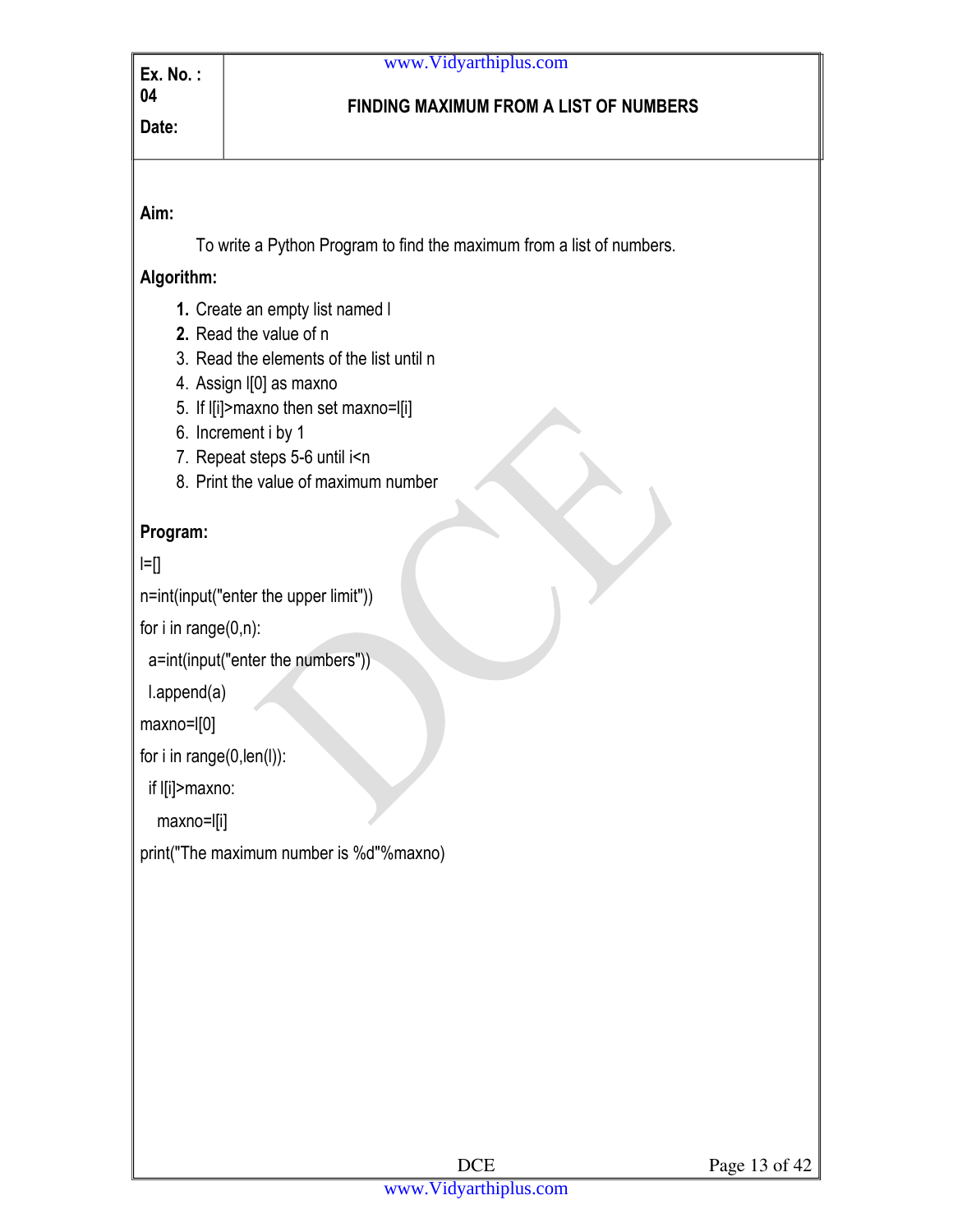#### **Output:**

Enter the upper limt 3 Enter the numbers 6 Enter the numbers 9 Enter the numbers 90 The maximum number is 90

#### **Result:**

 Thus a Python Program to find the maximum from the given list of numbers is successfully executed and the output is verified.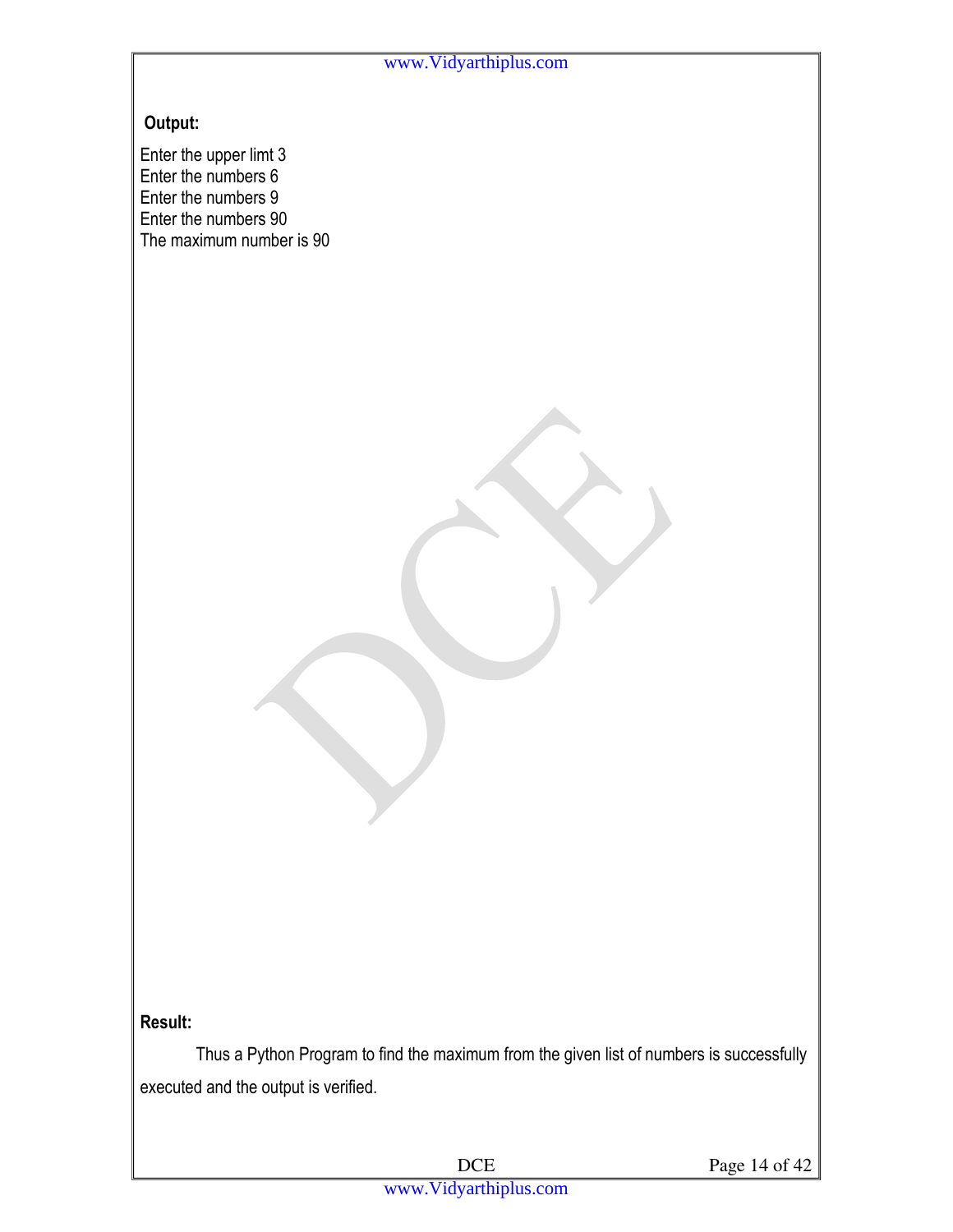# **Aim:** To write a Python Program to perform Linear Search **Algorithm:**  1. Read n elements into the list 2. Read the element to be searched 3. If alist[pos]==item, then print the position of the item 4. Else increment the position and repeat step 3 until pos reaches the length of the list **Program:**  def search(alist,item): pos=0 found=False stop=False while pos<len(alist) and not found and not stop: if alist[pos]==item: found=True print("element found in position",pos) else: if alist[pos]>item: stop=True else: pos=pos+1 return found  $a = []$ n=int(input("enter upper limit")) for i in range $(0,n)$ : e=int(input("enter the elements")) a.append(e) x=int(input("enter element to search")) search(a,x) **Ex. No. : 5(a) Date: LINEAR SEARCH**  www.Vidyarthiplus.com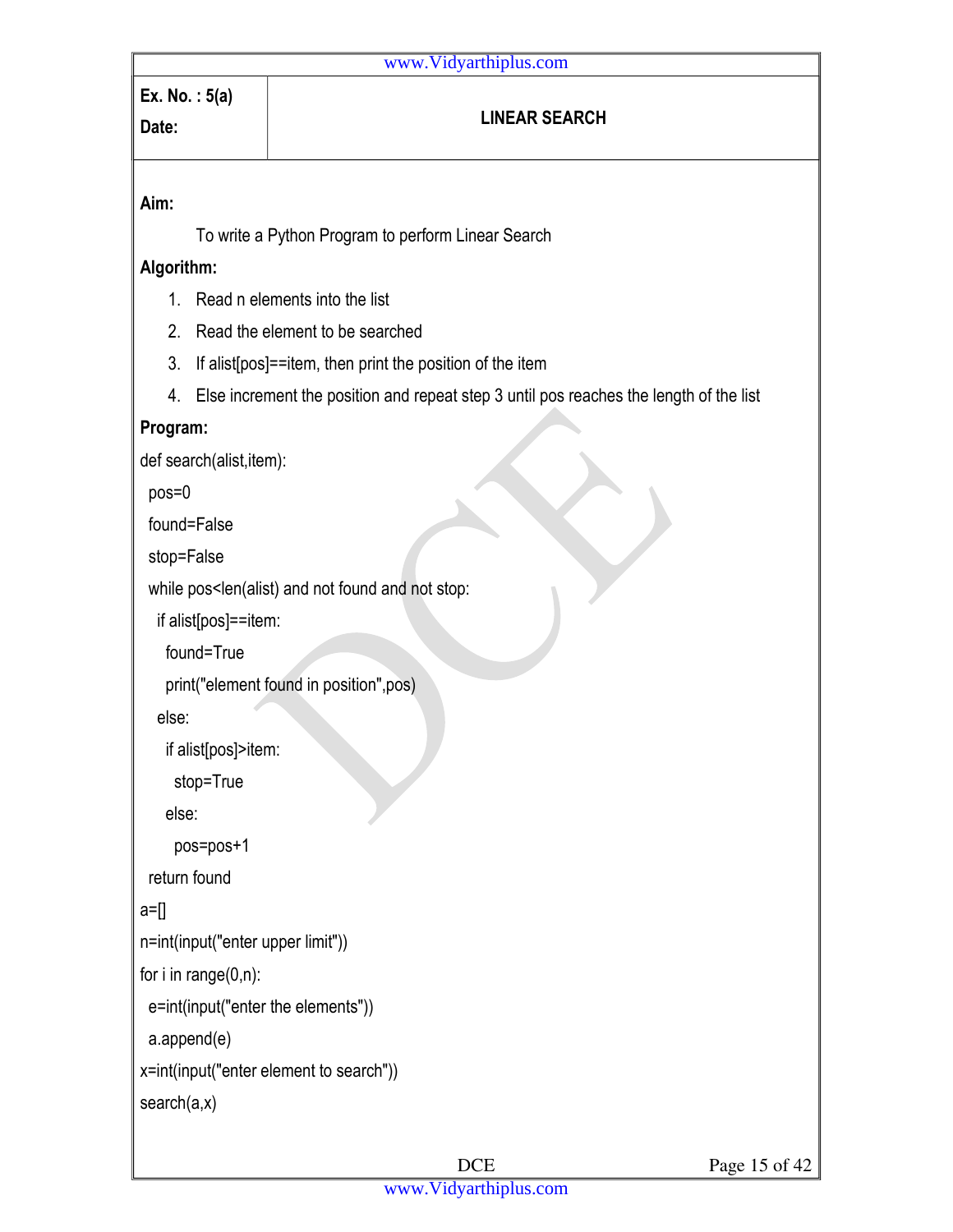#### **Output:**

Enter upper limit 5

Enter the elements 6

Enter the elements 45

Enter the elements 2

Enter the elements 61

Enter the elements 26

Enter element to search 6

Element found in position 1

#### **Result:**

Thus the Python Program to perform linear search is executed successfully and the output is verified.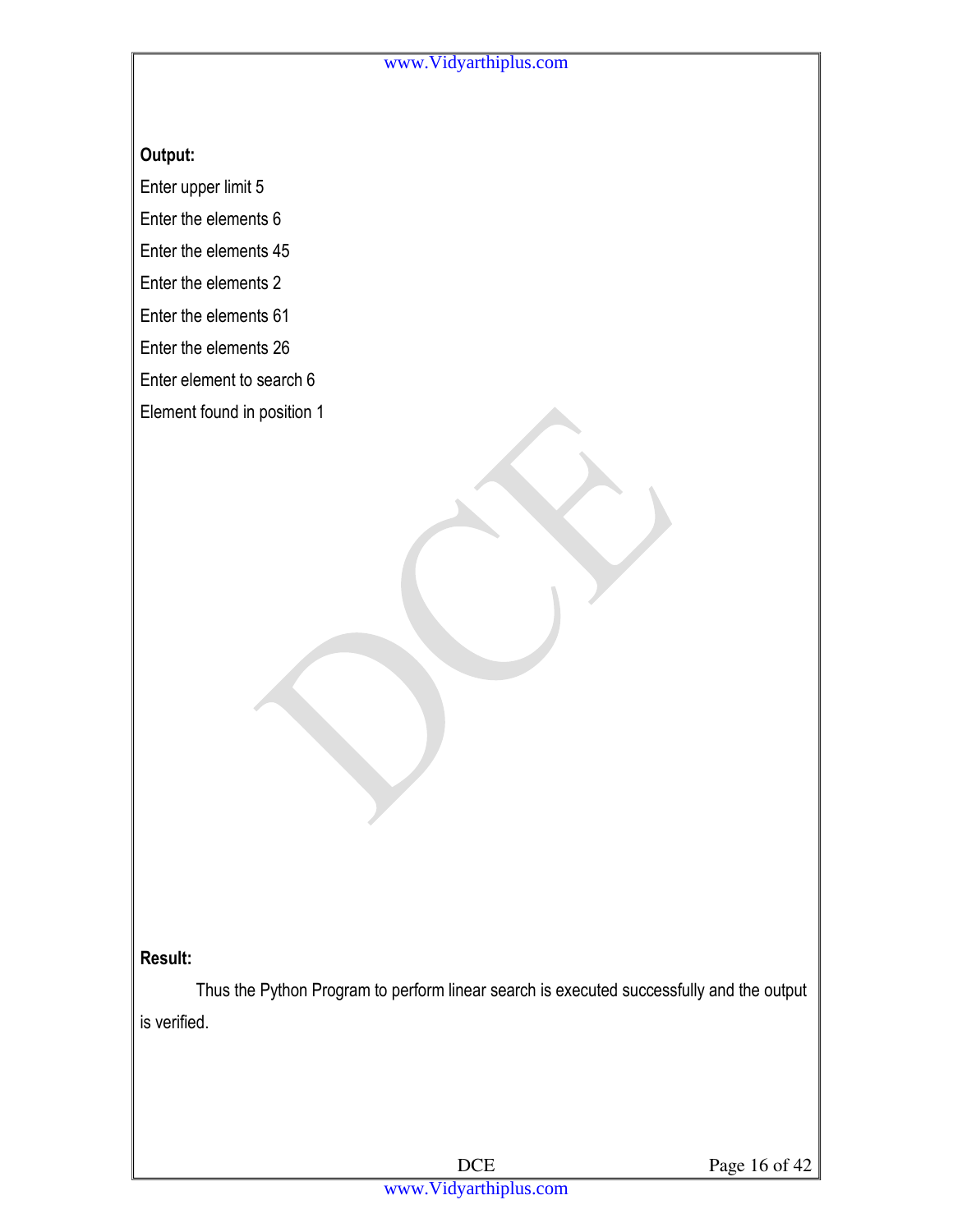# **Date: BINARY SEARCH**

**Aim:** 

To write a Python Program to perform binary search.

#### **Algorithm:**

- 1.Read the search element
- 2.Find the middle element in the sorted list
- 3.Compare the search element with the middle element
	- i. if both are matching, print element found
	- ii. else then check if the search element is smaller or larger than the middle element
- 4.If the search element is smaller than the middle element, then repeat steps 2 and 3 for the left sublist of the middle element
- 5.If the search element is larger than the middle element, then repeat steps 2 and 3 for the right sublist of the middle element
- 6.Repeat the process until the search element if found in the list
- 7.If element is not found, loop terminates

#### **Program:**

def bsearch(alist,item):

first=0

last=len(alist)-1

found=False

while first<=last and not found:

mid=(first+last)//2

if alist[mid]==item:

found=True

print("element found in position",mid)

else:

if item<alist[mid]:

last=mid-1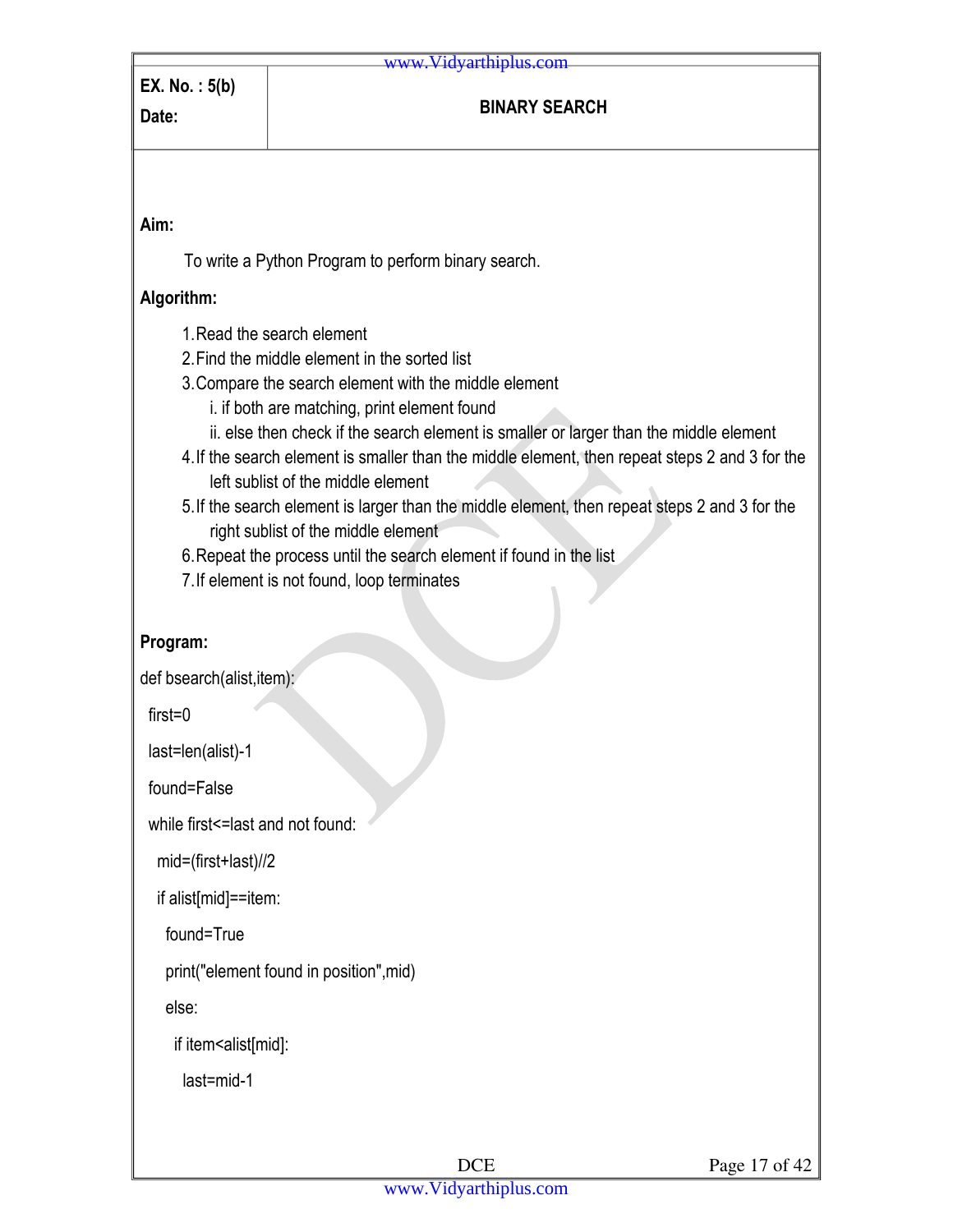else:

first=mid+mid-1

return found

a=[]

n=int(input("enter upper limit"))

for i in range(0,n):

e=int(input("enter the elements"))

a.append(e)

x=int(input("enter element to search"))

bsearch(a,x)

#### **Output:**

enter upper limit 6

enter the elements 2

- enter the elements 3
- enter the elements 5
- enter the elements 7
- enter the elements 14

enter the elements 25

enter element to search 5

element found in position 2

#### **Result:**

Thus the Python Program to perform binary search is executed successfully and the output is verified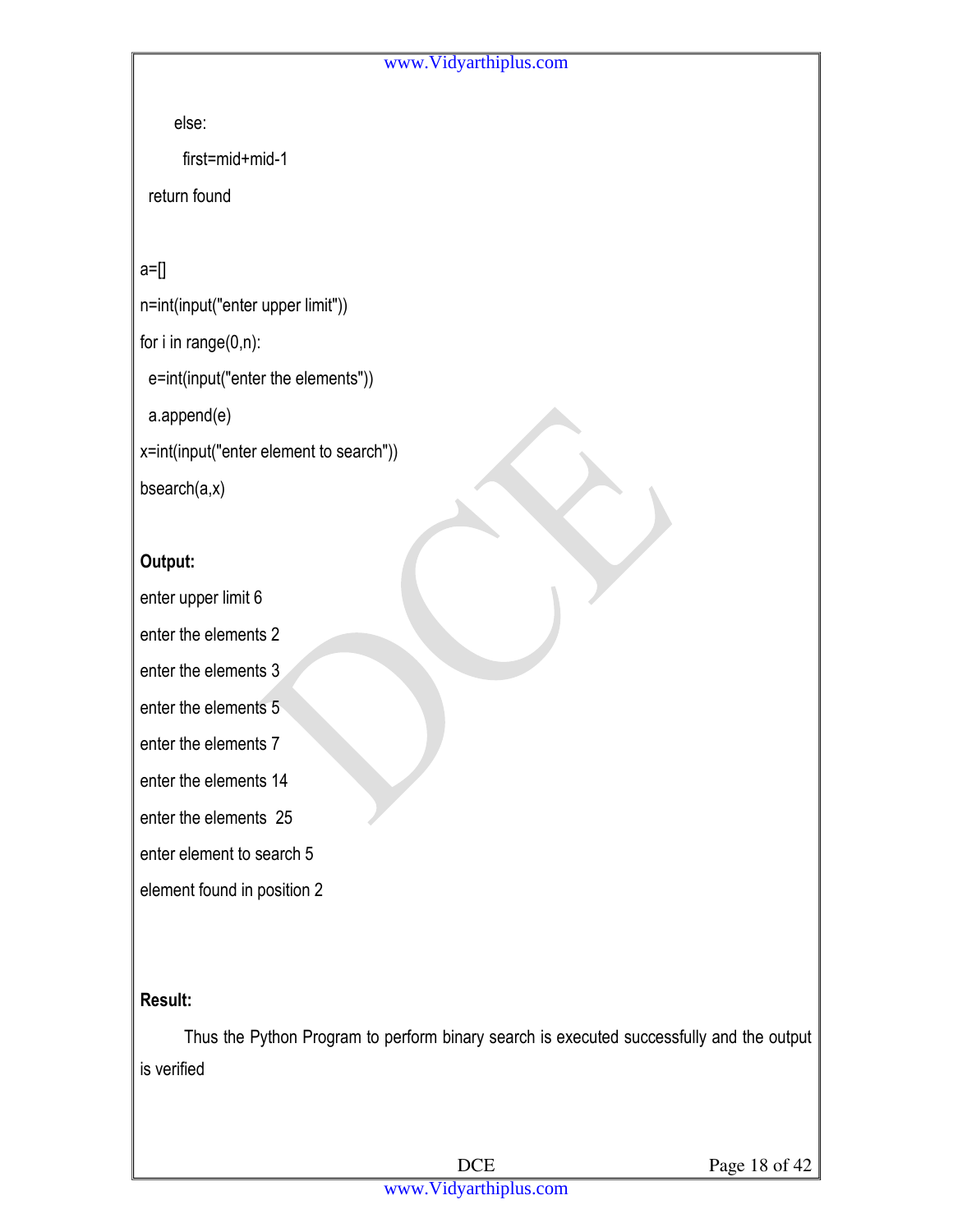# **Ex. No. : 6(a)**

# **Date:** *SELECTION SORT*

#### **Aim:**

To write a Python Program to perform selection sort.

#### **Algorithm:**

- 1. Create a function named selectionsort
- 2. Initialise pos=0
- 3. If alist[location]>alist[pos] then perform the following till i+1,
- 4. Set pos=location
- 5. Swap alist[i] and alist[pos]
- 6. Print the sorted list

#### **Program:**

def selectionSort(alist):

```
 for i in range(len(alist)-1,0,-1):
```
pos=0

```
for location in range(1,i+1):
```

```
 if alist[location]>alist[pos]:
```

```
 pos= location
```

```
temp = alist[i]
```

```
 alist[i] = alist[pos]
```

```
 alist[pos] = temp
```

```
alist = [54,26,93,17,77,31,44,55,20] 
selectionSort(alist) 
print(alist)
```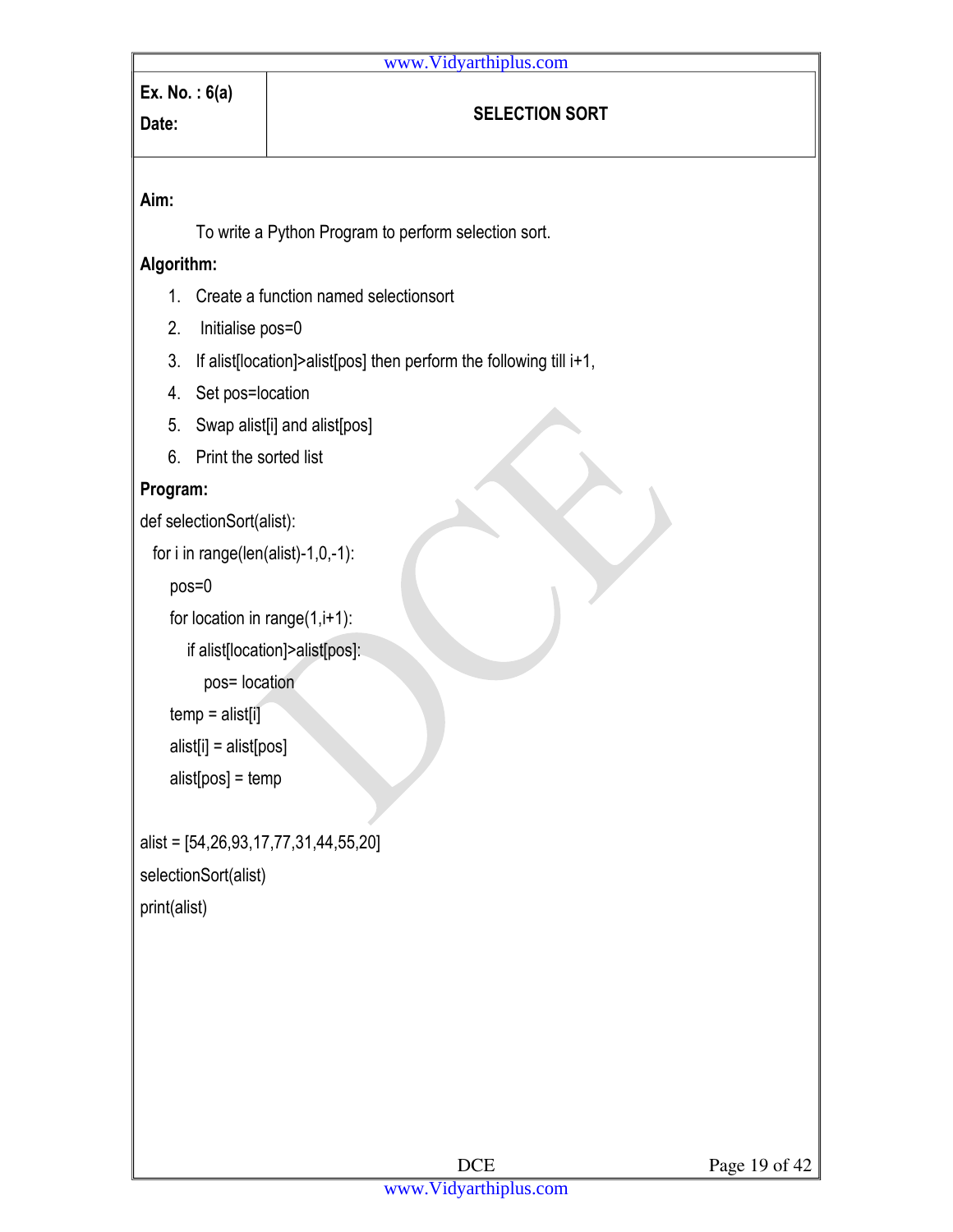**Output: [17, 20, 26, 31, 44, 54, 55, 77, 93]**

#### **Result:**

 Thus the Python Program to perform selection sort is successfully executed and the output is verified.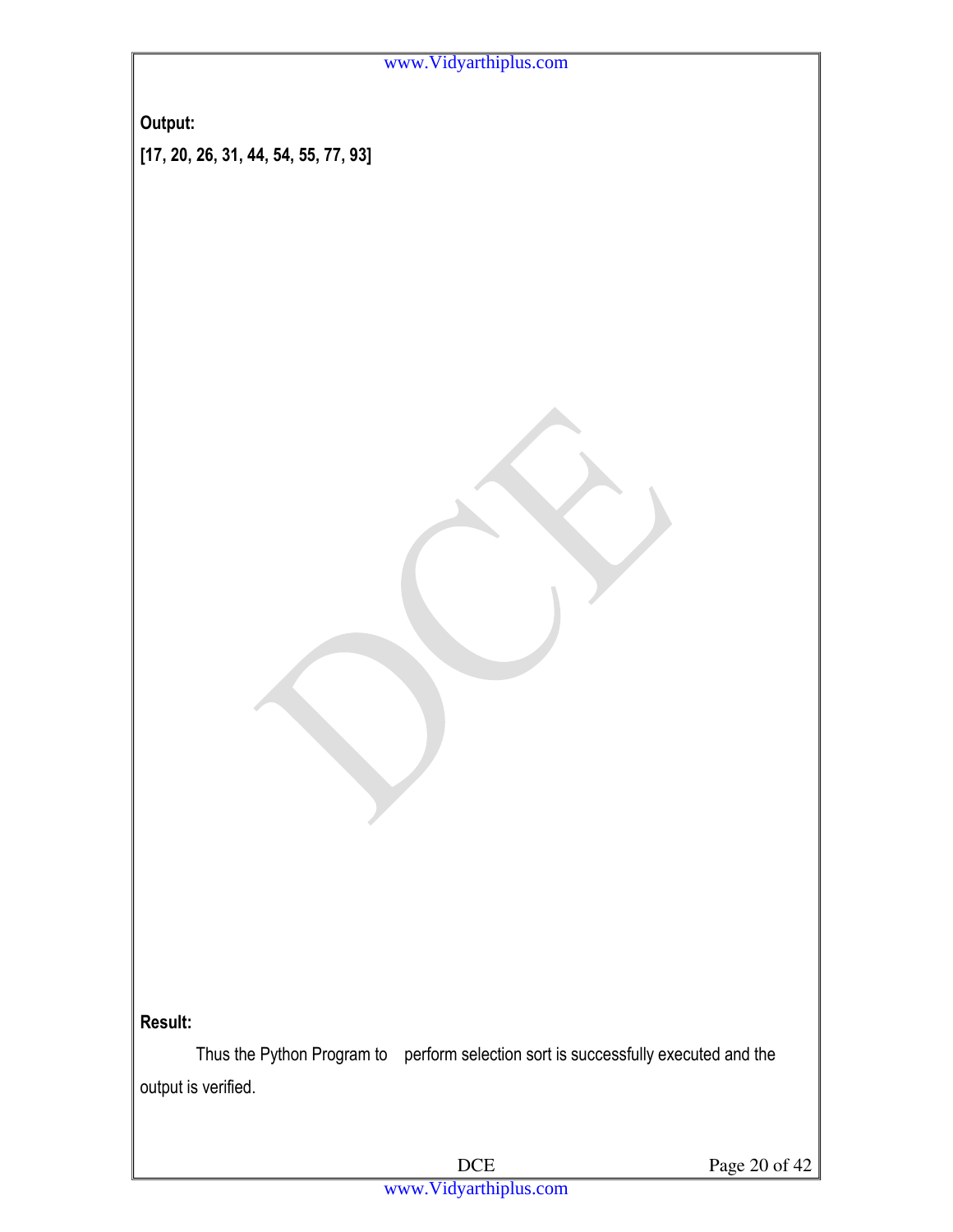#### **INSERTION SORT**

#### **Aim:**

To write a Python Program to perform insertion sort.

#### **Algorithm:**

- 1. Create a function named insertionsort
- 2. Initialise currentvalue=alist[index] and position=index
- 3. while position>0 and alist[position-1]>currentvalue, perform the following till len(alist)
- 4. alist[position]=alist[position-1]
- 5. position = position-1
- 6. alist[position]=currentvalue
- 7. Print the sorted list

#### **Program:**

def insertionSort(alist):

```
 for index in range(1,len(alist)):
```

```
 currentvalue = alist[index]
```

```
 position = index
```

```
 while position>0 and alist[position-1]>currentvalue:
```

```
 alist[position]=alist[position-1]
```

```
 position = position-1
```

```
 alist[position]=currentvalue
```
alist = [54,26,93,17,77,31,44,55,20]

insertionSort(alist)

print(alist)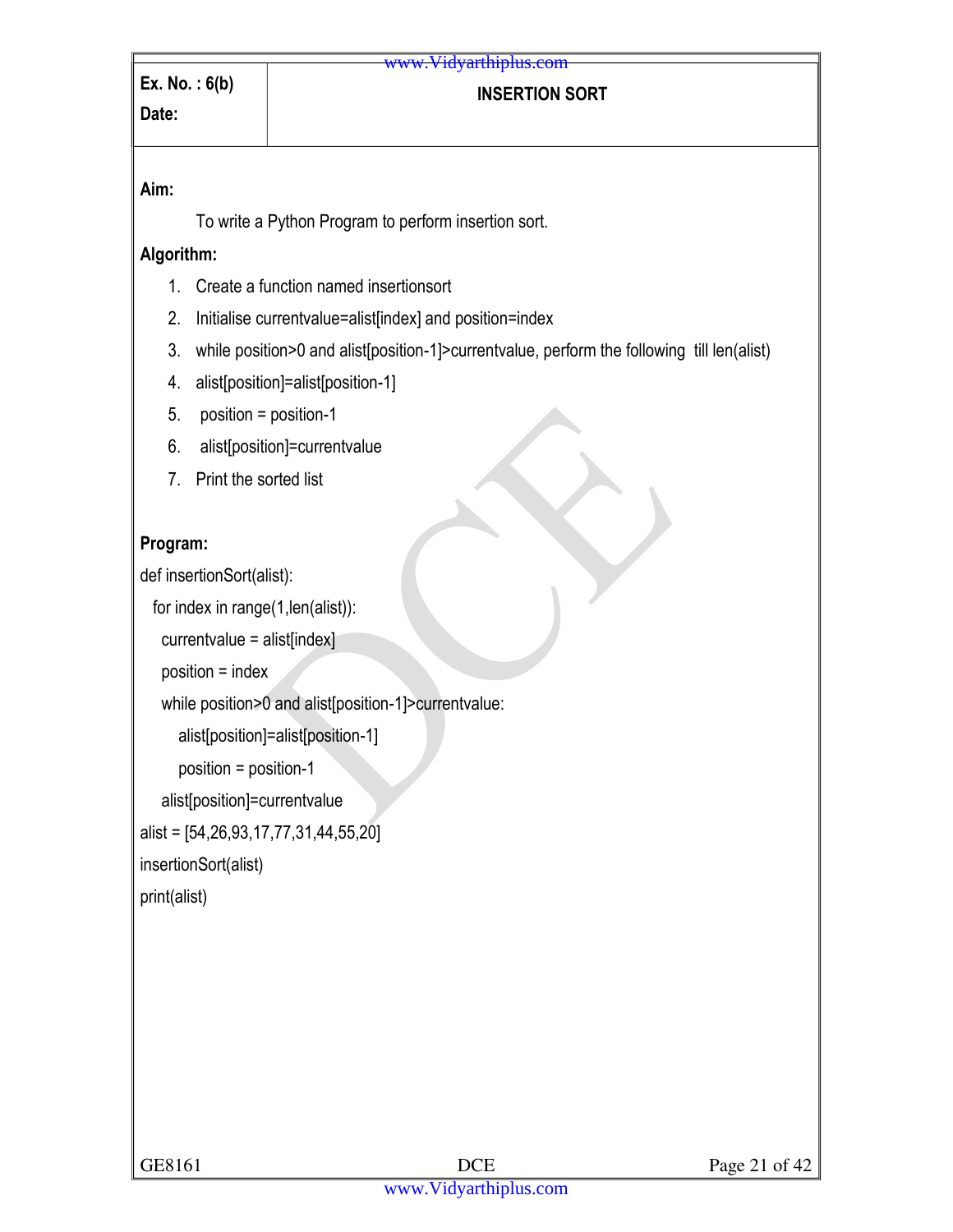**Output:** 

 **[17, 20, 26, 31, 44, 54, 55, 77, 93]** 

**Result:** 

Thus the Python program to perform insertion sort is successfully executed and the output is verified.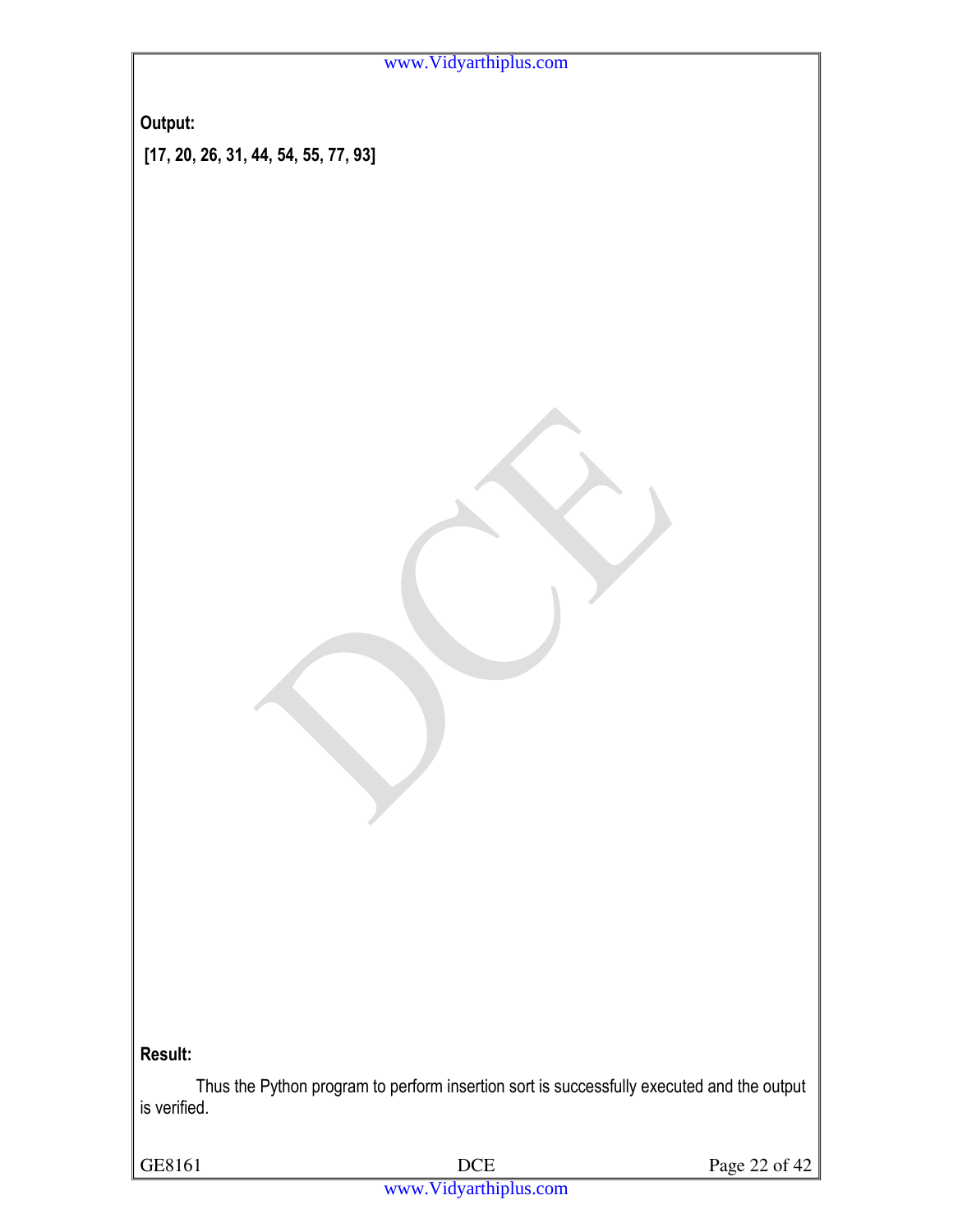#### **MERGE SORT**  www.Vidyarthiplus.com

# **Aim:**

To write a Python Program to perform Merge sort.

#### **Algorithm:**

- 1. Create a function named mergesort
- 2. Find the mid of the list
- 3. Assign lefthalf = alist[:mid] and righthalf = alist[mid:]
- 4. Initialise i=j=k=0
- 5. while i < len(lefthalf) and j < len(righthalf), perform the following

if lefthalf[i] < righthalf[j]:

alist[k]=lefthalf[i]

Increment i

else

```
 alist[k]=righthalf[j]
```
Increment j

Increment k

6. while i < len(lefthalf),perform the following

alist[k]=lefthalf[i]

Increment i

Increment k

7. while j < len(righthalf), perform the following

alist[k]=righthalf[j]

Increment j

Increment k

8. Print the sorted list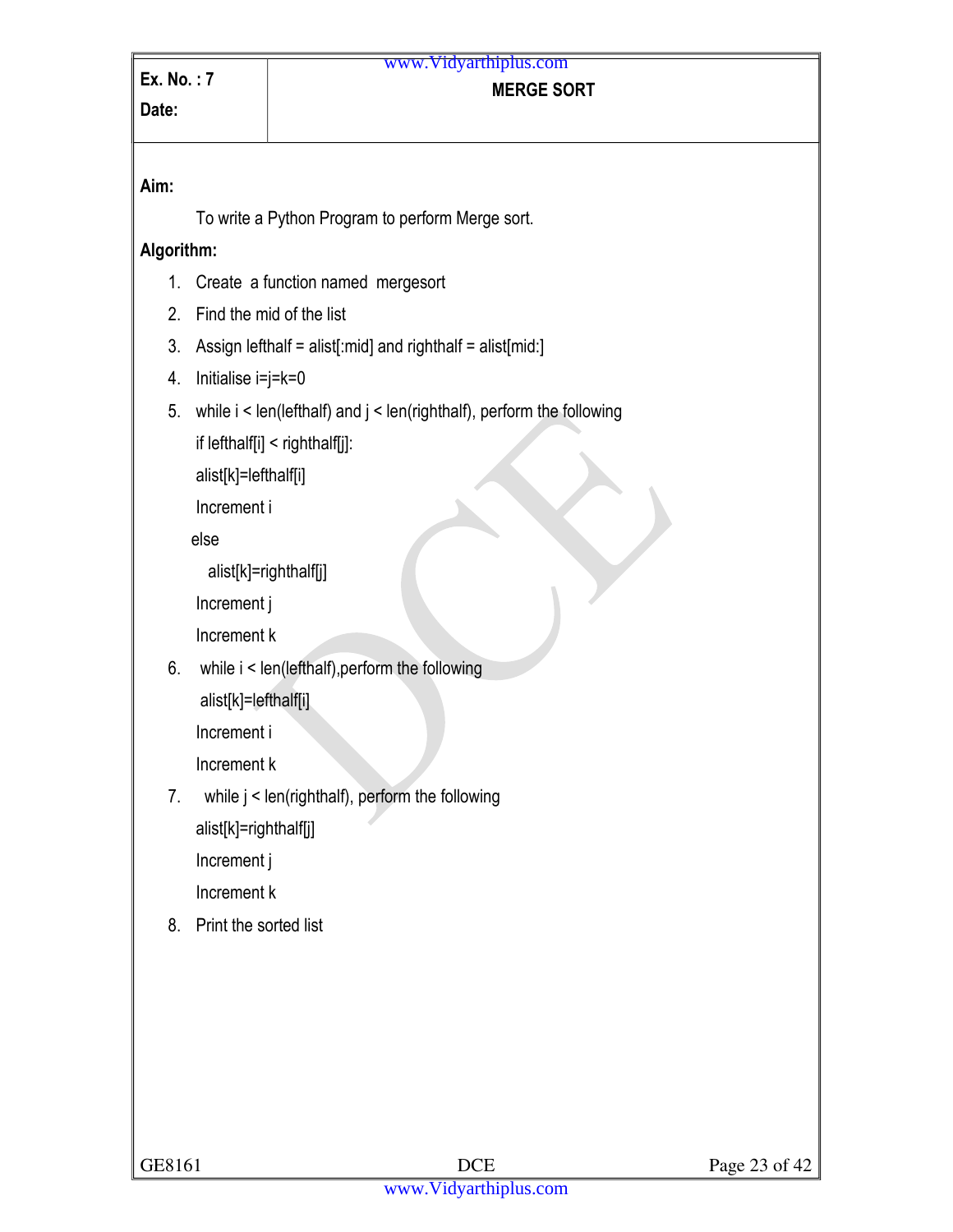#### **Program:**

```
def mergeSort(alist):
```

```
 # print("Splitting ",alist)
```

```
 if len(alist)>1:
```

```
mid = len(alist)/2
```

```
 lefthalf = alist[:mid]
```

```
 righthalf = alist[mid:]
```

```
 mergeSort(lefthalf)
```

```
 mergeSort(righthalf)
```

```
i=j=k=0
```

```
while i < len(lefthalf) and j < len(righthalf):
```

```
 if lefthalf[i] < righthalf[j]:
```

```
 alist[k]=lefthalf[i]
```

```
i=i+1
```

```
 else:
```

```
 alist[k]=righthalf[j]
```

```
j=j+1
```

```
k=k+1
```

```
while i < len(lefthalf):
```

```
 alist[k]=lefthalf[i]
```

```
 i=i+1
```

```
 k=k+1
```

```
while j < len(righthalf):
```

```
 alist[k]=righthalf[j]
```

```
j=j+1
```

```
k=k+1
```

```
 #print("Merging ",alist) 
alist = [54,26,93,17,77,31,44,55,20]
```

```
mergeSort(alist)
```
print(alist)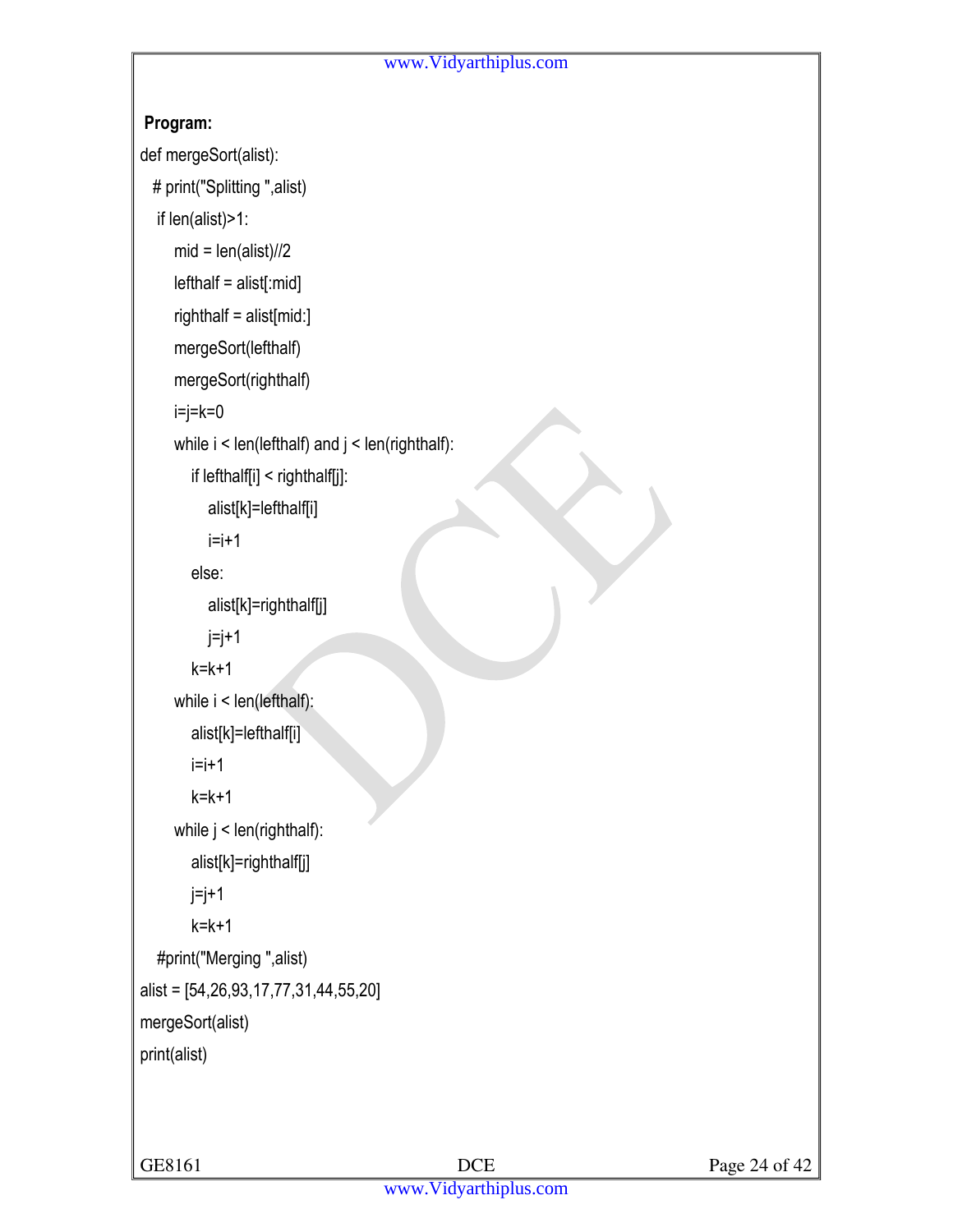|  | www.Vidyarthiplus.com |  |
|--|-----------------------|--|
|--|-----------------------|--|

**Output: [17, 20, 26, 31, 44, 54, 55, 77, 93]** 

**Result:** 

Thus the Python program to perform merge sort is successfully executed and the output is verifie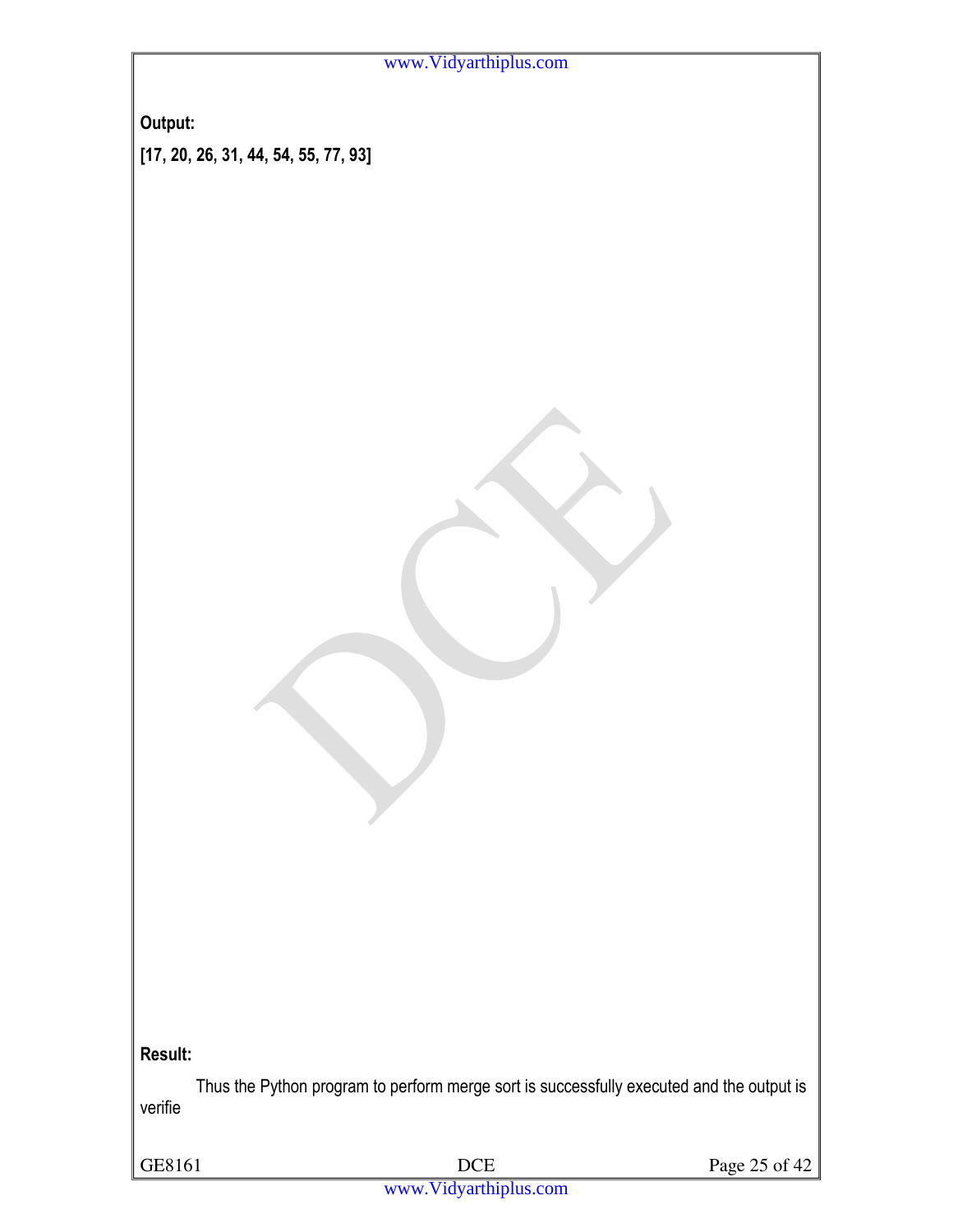#### **FIRST N PRIME NUMBERS**  www.Vidyarthiplus.com

#### **Aim:**

To write a Python program to find first n prime numbers.

#### **Algorithm:**

- 1. Read the value of n
- 2. for num in range( $0, n + 1$ ), perform the following
- 3. if num%i is 0 then break

else print the value of num

4. Repeat step 3 for i in range(2,num)

#### **Program:**

```
n = int(input("Enter the upper limit:"))
```
print("Prime numbers are")

```
for num in range(0, n + 1):
  # prime numbers are greater than 1 
 if num > 1:
     for i in range(2,num): 
       if (num \frac{6}{1} i) == 0:
           break 
     else: 
        print(num)
```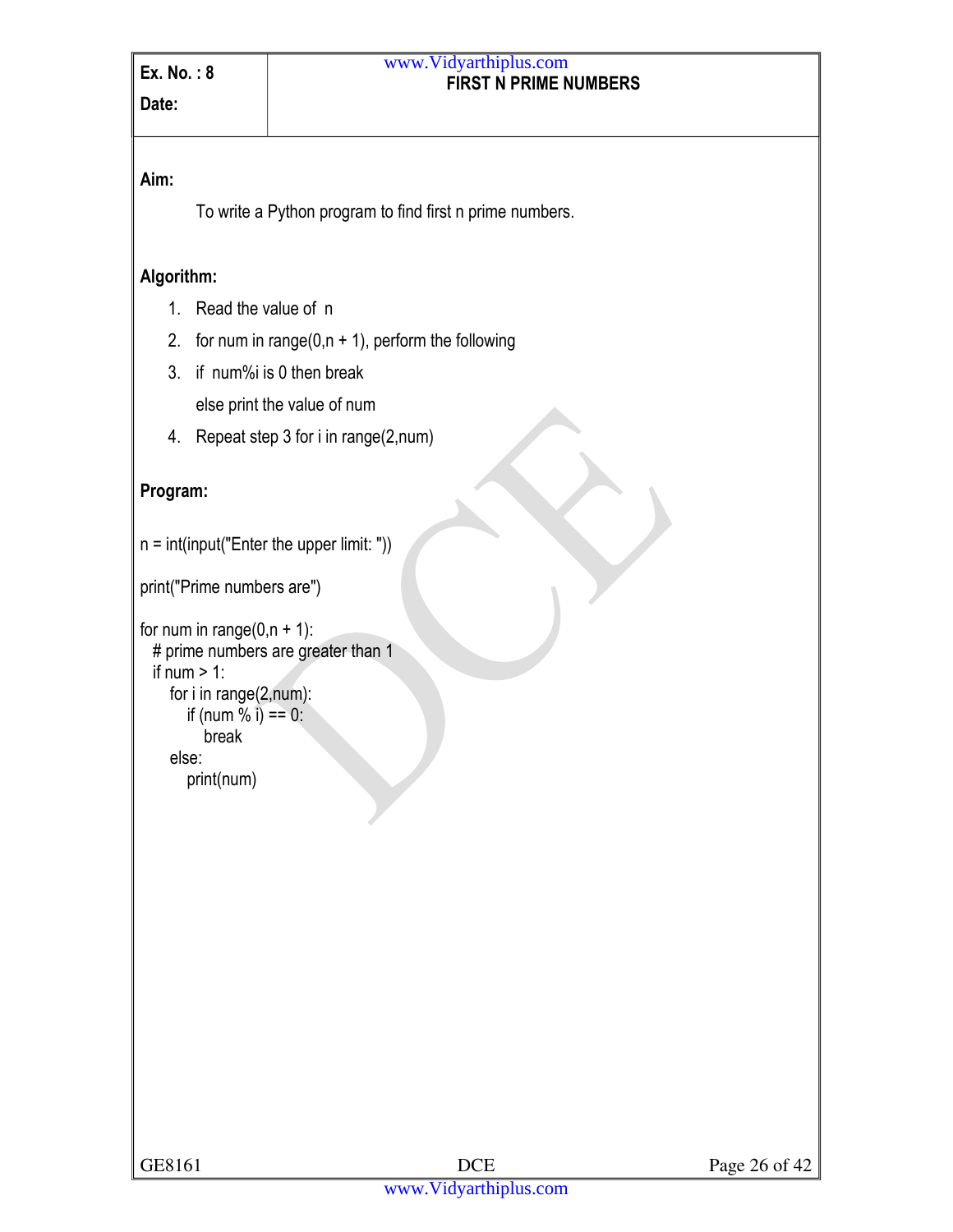|                                                                                                                                                                                                                                                                          | www.Vidyarthiplus.com                                                                  |               |
|--------------------------------------------------------------------------------------------------------------------------------------------------------------------------------------------------------------------------------------------------------------------------|----------------------------------------------------------------------------------------|---------------|
| Output:<br>Enter the upper limit:100<br>Prime numbers are<br>$\boldsymbol{2}$<br>$\begin{array}{c} 3 \\ 5 \\ 7 \end{array}$<br>11<br>13<br>17<br>19<br>23<br>29<br>31<br>37<br>41<br>43<br>47<br>53<br>59<br>61<br>67<br>$71$<br>$73$<br>79<br>83<br>89<br>97<br>Result: | Thus the Python Program to find the first n prime numbers is executed successfully and |               |
| the output is verified.                                                                                                                                                                                                                                                  |                                                                                        |               |
| GE8161                                                                                                                                                                                                                                                                   | $\rm DCE$                                                                              | Page 27 of 42 |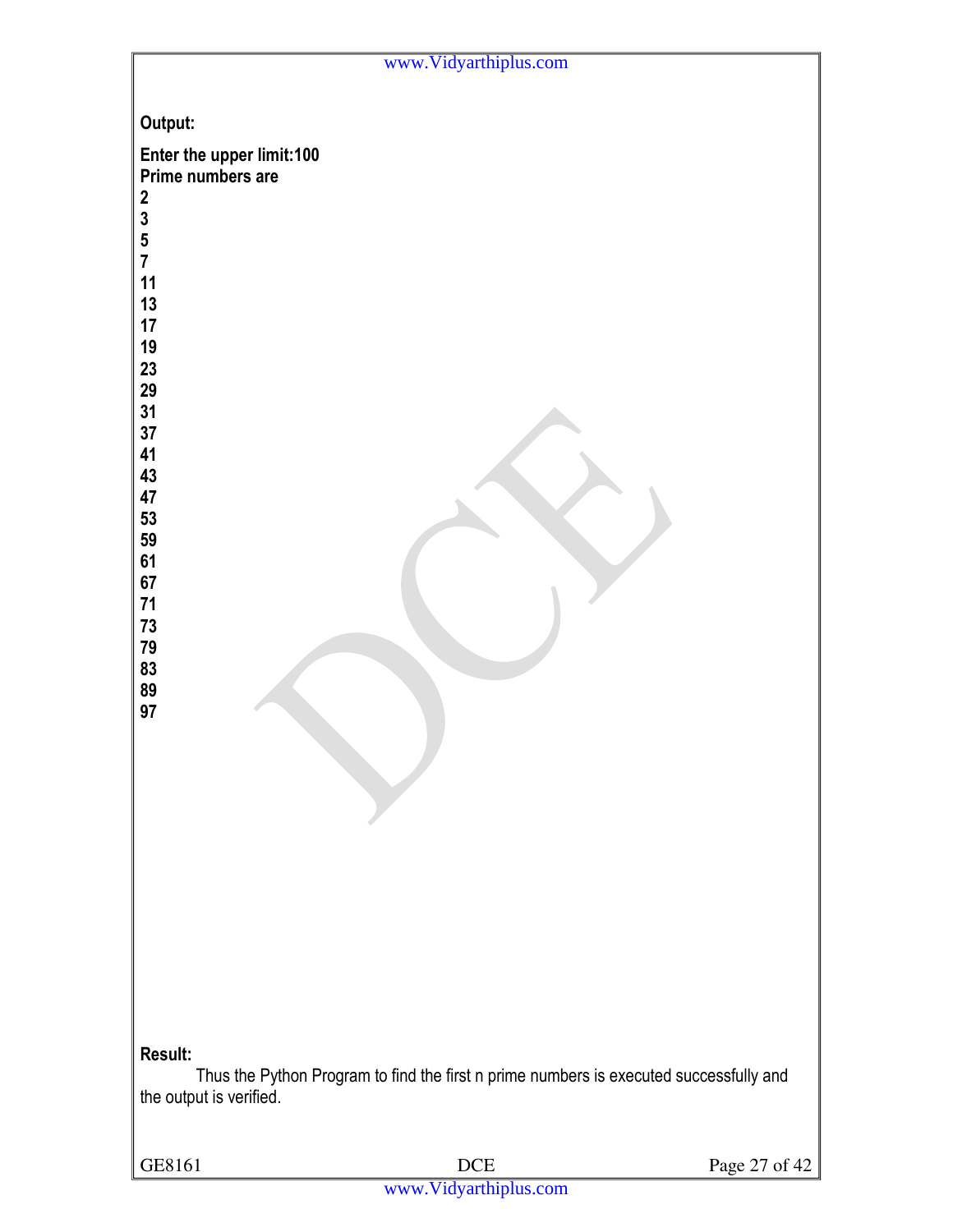# **Ex. No. : 9**

#### **MATRIX MULTIPLICATION**

#### **Aim:**

**Date:** 

To write a Python program to multiply matrices.

#### **Algorithm:**

- 1. Define two matrices X and Y
- 2. Create a resultant matrix named 'result'
- 3. for i in range(len(X)):
	- i. for j in range(len(Y[0])):
		- a) for k in range(len(Y))
		- b)  $result[i][j] += X[i][k] * Y[k][j]$
- 4. for r in result, print the value of r

#### **Program:**

```
X = [[12,7,3], [4 ,5,6], 
  [7, 8, 9]Y = [[5, 8, 1, 2], [6,7,3,0], 
   [4,5,9,1]] 
result = [[0,0,0,0], 
      [0,0,0,0],
      [0,0,0,0]for i in range(len(X)): 
   for j in range(len(Y[0])): 
      for k in range(len(Y)): 
        result[i][j] += X[i][k] * Y[k][j]for r in result: 
   print(r)
```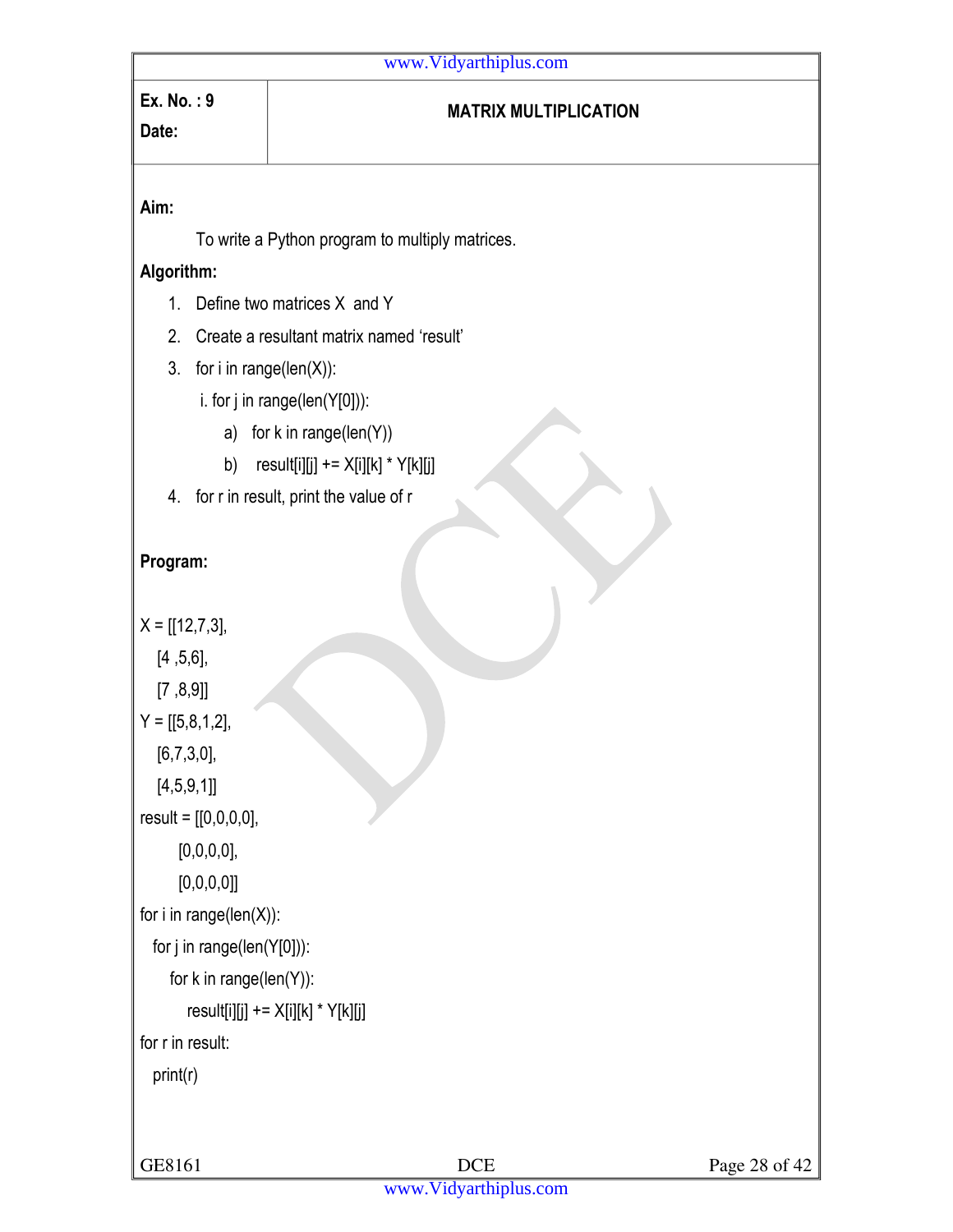**Output:** 

**[114, 160, 60, 27] [74, 97, 73, 14] [119, 157, 112, 23]** 

**Result:** 

Thus the Python program to multiply matrices is executed successfully and the output is verified.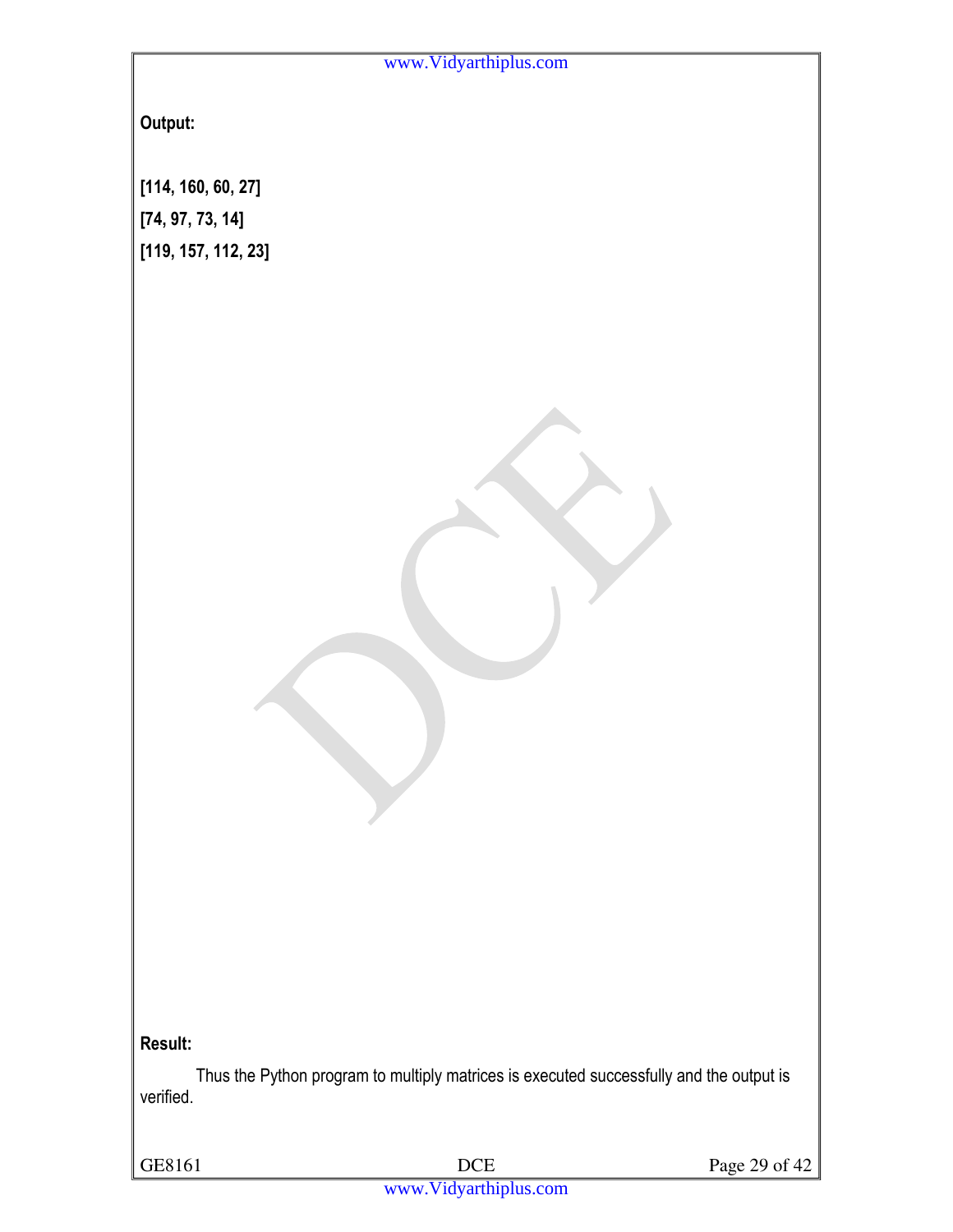# Date: **Date: COMMAND LINE ARGUMENTS(WORD COUNT)**

#### **Aim:**

To write a Python program for command line arguments.

#### **Algorithm:**

- 1. Add arguments to find the words and lines
- 2. Add the filename as argument
- 3. Parse the arguments to get the values
- 4. Format and print the words and lines

#### **Program:**

parser=argparse.ArgumentParser()

parser.add\_argument('--words','-w',action='store\_true')

parser.add\_argument('--lines','-l',action='store\_true')

parser.add\_argument('filename')

args=parser.parse\_args()

if args.words:

print("words {}".format(print\_words(args.filename))

elif args.lines:

print("lines {}".format(print\_lines(args.filename))

else:

print ("words {}".format(print\_words(args.filename))

print("lines {}".format(print\_lines(args.filename))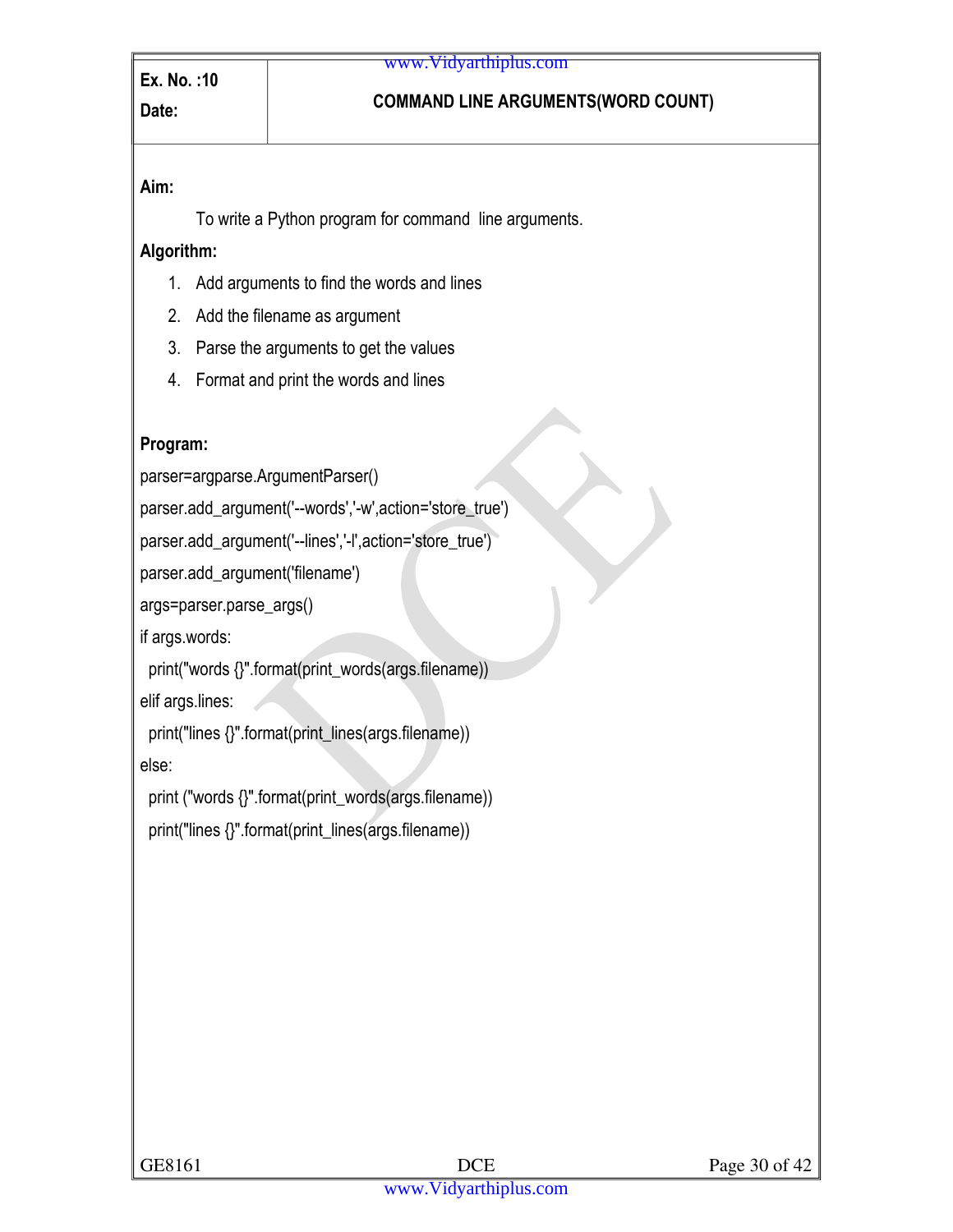**Output:** 

**python main.py –i input.txt words 23 lines 1** 

**Result:** 

Thus the Python program for command line arguments is executed successfully and the output is verified.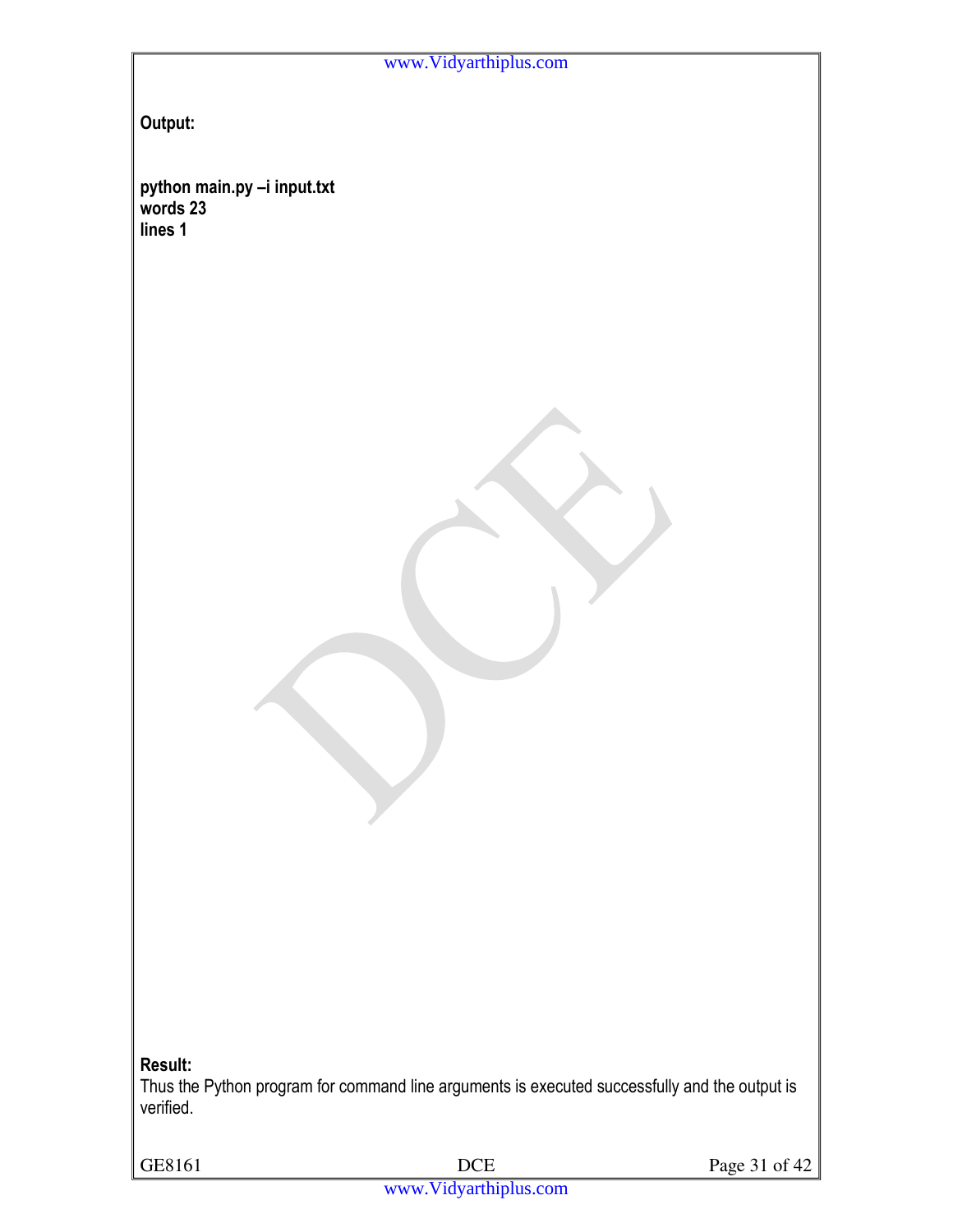# **Ex. No. : 11**

# **Date: FINDING MOST FREQUENT WORDS IN A TEXT READ FROM A FILE**

#### **Aim:**

To write a Python program to find the most frequent words in a text read from a file.

#### **Algorithm:**

- 1. Read the filename
- 2. Open the file in read mode
- 3. Read each line from the file to count the lowers and words
- 4. Read each line from the file to replace the punctuations
- 5. Split each line into words and count them
- 6. Print the words and counts

#### **Program:**

```
def main(): 
   filename=raw_input("enter the file").strip() 
   infile=open(filename,"r") 
   wordcounts={} 
   for line in infile: 
         processLine(line.lower(),wordcounts) 
   pairs=list(wordcounts.items()) 
  items=[[x,y] for (y,x) in pairs]
   items.sort() 
   for i in range(len(items)-1,len(items)-11,-1): 
      print(items[i][1]+"\t"+str(items[i][0])) 
def processLine(line,wordcounts): 
   line=replacePunctuations(line) 
   words=line.split() 
   for word in words: 
      if word in wordcounts: 
         wordcounts[word]+=1 
      else: 
         wordcounts[word]=1 
def replacePunctuations(line): 
   for ch in line: 
     if ch in "~@#$%^&*()_-+=<>?/.,::!{}[]"":
         line=line.replace(ch," ") 
   return line 
main()
```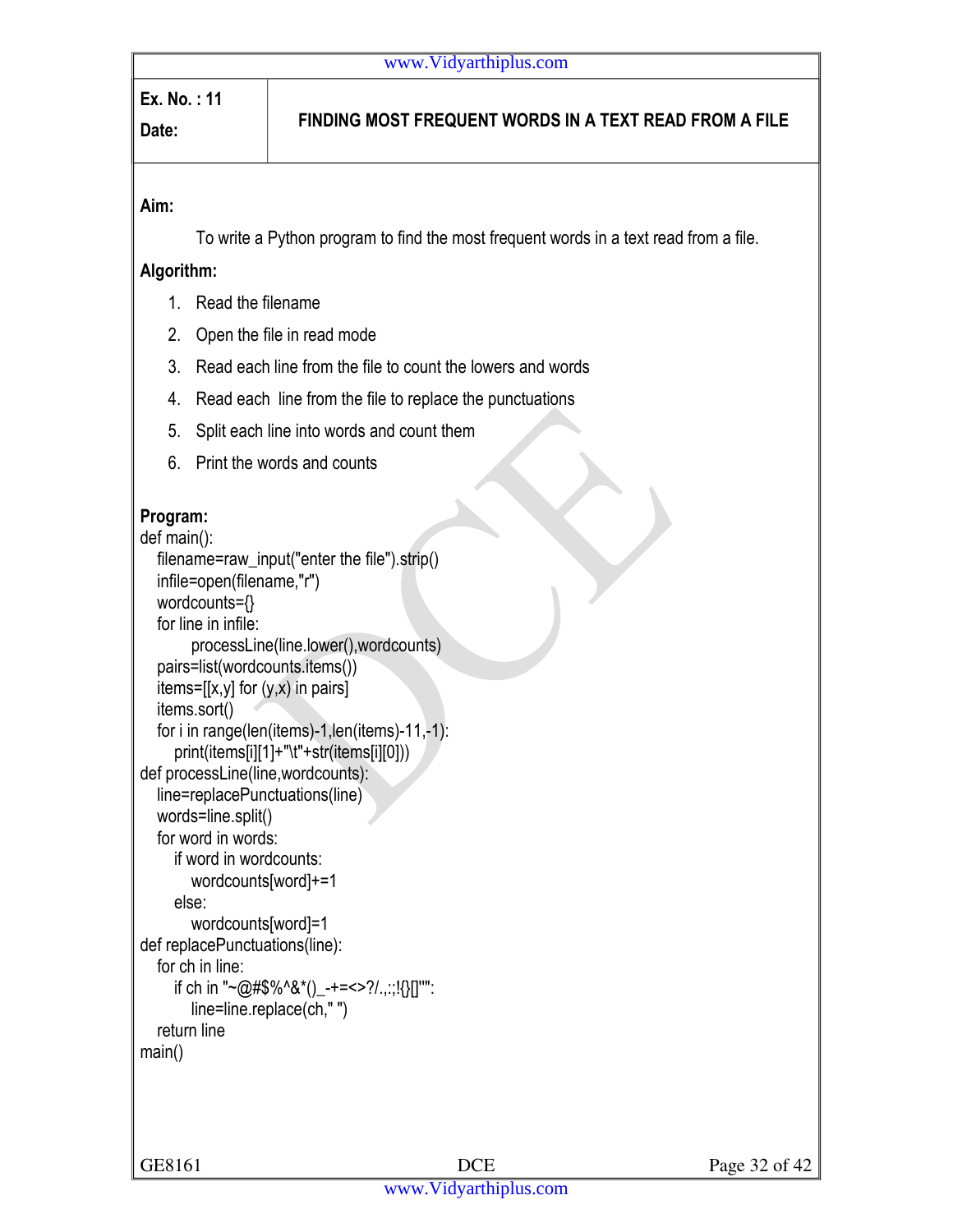|            |                                                   | www.Vidyarthiplus.com                                                                 |               |
|------------|---------------------------------------------------|---------------------------------------------------------------------------------------|---------------|
| Output:    |                                                   |                                                                                       |               |
|            | Enter a filename:a.txt                            |                                                                                       |               |
|            |                                                   |                                                                                       |               |
|            |                                                   |                                                                                       |               |
| Hi         | 1                                                 |                                                                                       |               |
| How<br>Are | $\mathbf 1$<br>1                                  |                                                                                       |               |
| You        | $\mathbf 1$                                       |                                                                                       |               |
|            |                                                   |                                                                                       |               |
|            |                                                   |                                                                                       |               |
|            |                                                   |                                                                                       |               |
|            |                                                   |                                                                                       |               |
|            |                                                   |                                                                                       |               |
|            |                                                   |                                                                                       |               |
|            |                                                   |                                                                                       |               |
|            |                                                   |                                                                                       |               |
|            |                                                   |                                                                                       |               |
|            |                                                   |                                                                                       |               |
|            |                                                   |                                                                                       |               |
|            |                                                   |                                                                                       |               |
|            |                                                   |                                                                                       |               |
|            |                                                   |                                                                                       |               |
|            |                                                   |                                                                                       |               |
|            |                                                   |                                                                                       |               |
|            |                                                   |                                                                                       |               |
|            |                                                   |                                                                                       |               |
| Result:    |                                                   |                                                                                       |               |
|            | executed successfully and the output is verified. | Thus the Python program to find the most frequent words in a text read from a file is |               |
| GE8161     |                                                   | $DCE$                                                                                 | Page 33 of 42 |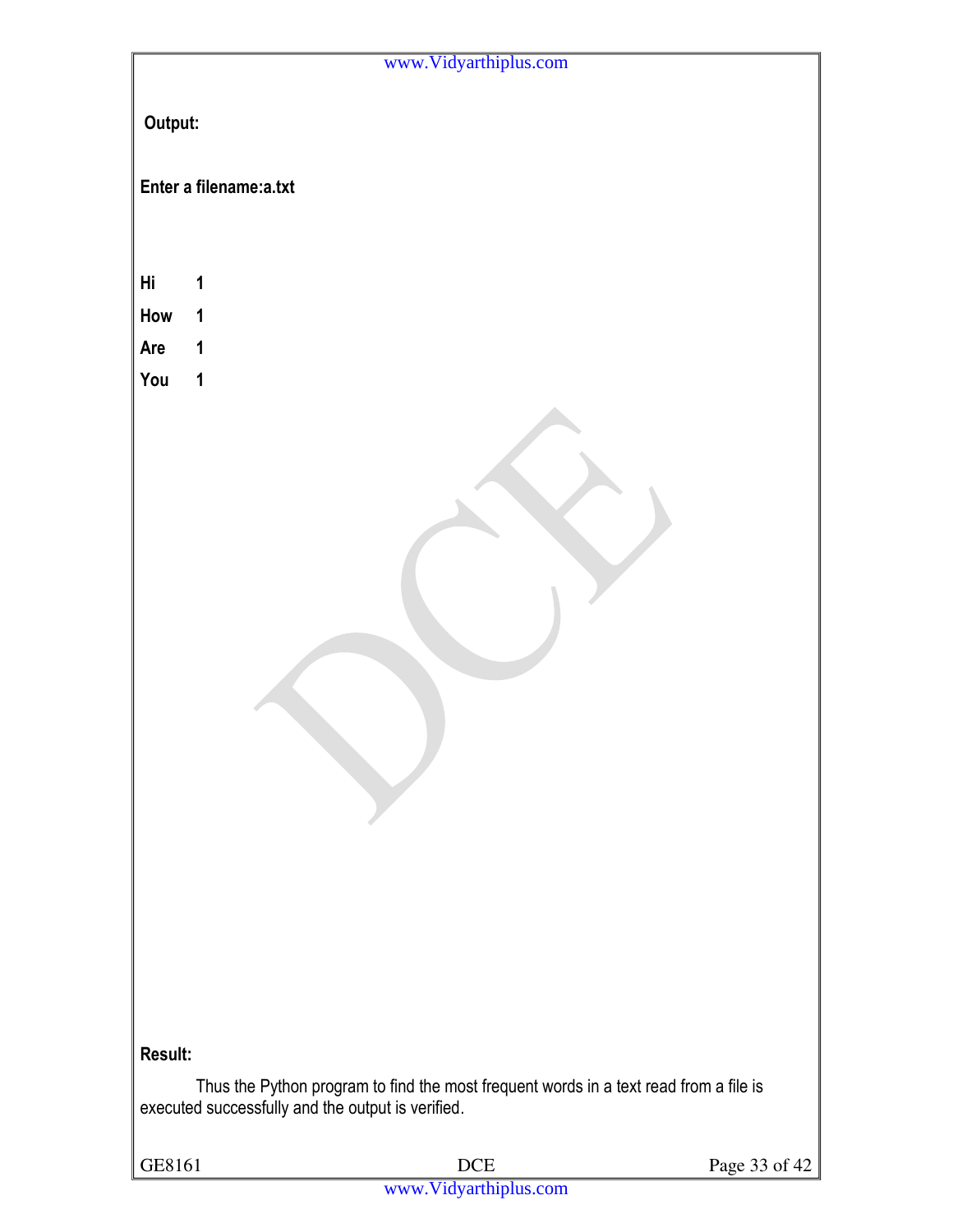# **Date: SIMULATE ELLIPTICAL ORBITS IN PYGAME**

#### **Aim:**

To write a Python program to simulate elliptical orbits in Pygame.

#### **Algorithm:**

- 1. Import the required packages
- 2. Set up the colours for the elliptical orbits
- 3. Define the parameters to simulate elliptical orbits
- 4. Display the created orbits

```
Program: 
import math 
import random 
import pygame 
class Particle (): 
  def \text{__init}\_\text{__}} (self, x, y, colour=0x000000):
    self.x = xself.y = yself.vx = 0self.vy = 0 self.colour = colour 
   def apply_gravity (self, target): 
     dsqd = (self.x - target.x) ** 2 + (self.y - target.y) ** 2#q = G*m/dsqd * normalized (self - target)if dsqd == 0:
        return 
     self.vx += -1 / ds od * (self.x - target.x) / dsqd ** 0.5
     self.vy += -1 / dsqd * (self.y - target.y) / dsqd ** 0.5
   def update (self): 
     self.x += self.vxself.y += self.vypygame.init() 
window = pygame.display.set_mode ((600, 400))main surface = pygame.Surface ((600, 400))colours = [0x000000, 0x111111, 0x222222, 0x333333, 0x444444, 0x555555, 0x666666, 
0x777777, 0x888888, 0x999999, 0xaaaaaa, 0xbbbbbb] + [0xFF0000, 0x00FF00, 0x0000FF, 
0xFFFF00, 0xFF00FF, 0x00FFFF, 0x888888, 0xFFFFFF, 0x808000, 0x008080, 0x800080, 
0x800000] 
#colours = [0xFF0000, 0x00FF00, 0x0000FF, 0xFFFF00, 0xFF00FF, 0x00FFFF, 0x888888,
```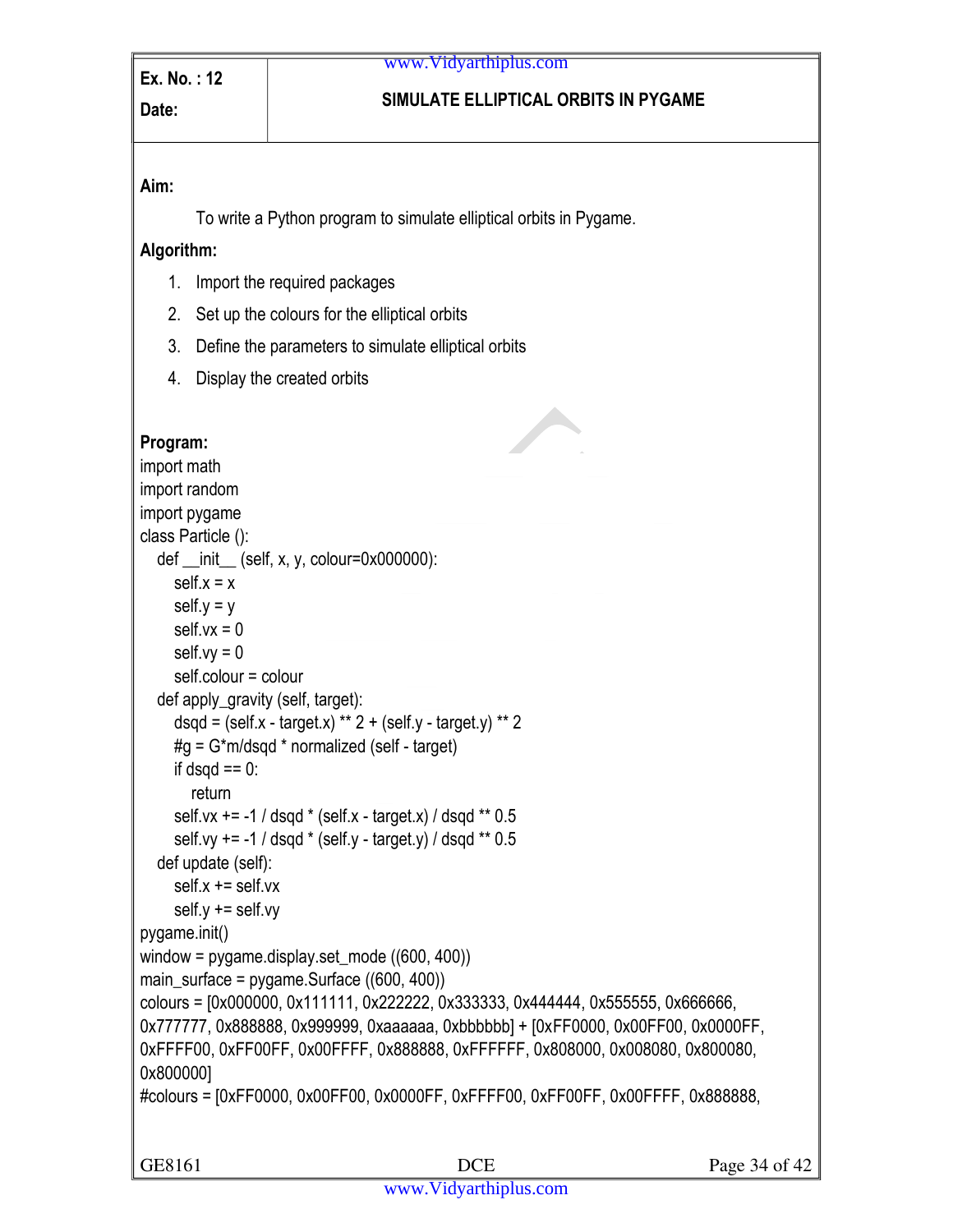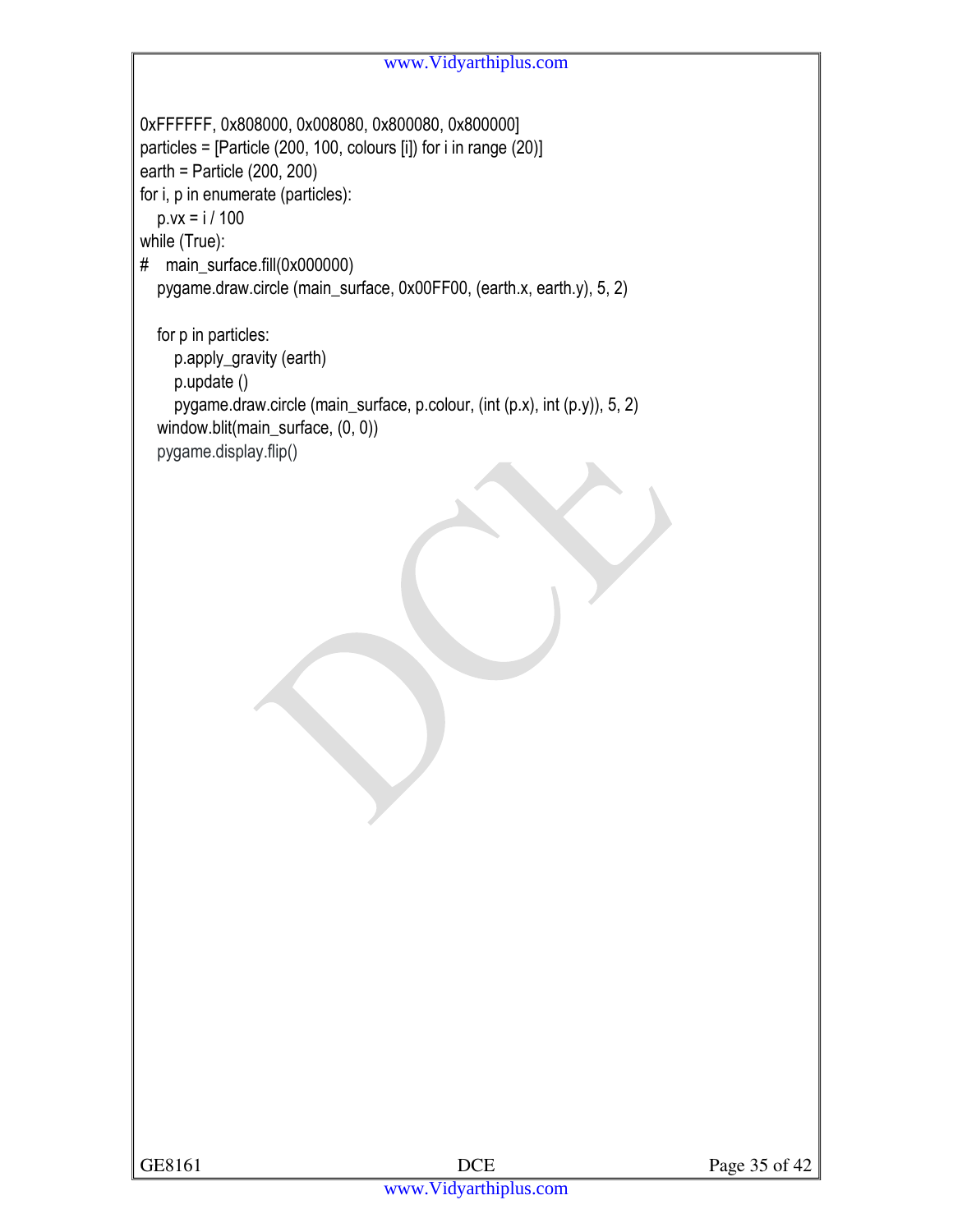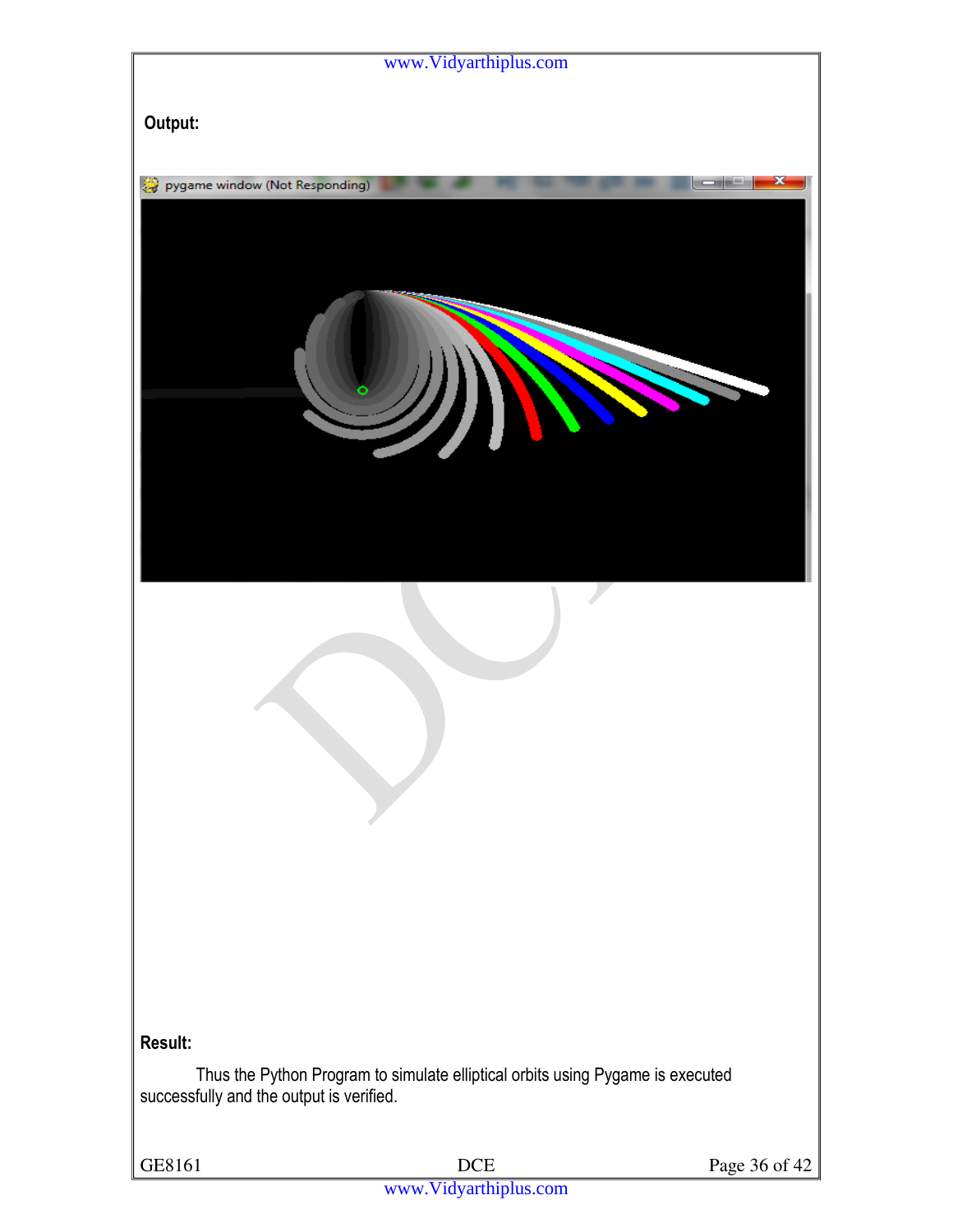#### **Date: SIMULATE BOUNCING BALL USING PYGAME**

#### **Aim:**

To write a Python program to bouncing ball in Pygame.

#### **Algorithm:**

- 1. Import the required packages
- 2. Define the required variables
- 3. Define the screen space to display the bouncing balls in that space

#### **Program:**

import sys import pygame pygame.init()  $size = width$ , height = 320, 240 speed  $= [2, 2]$  $black = 0, 0, 0$ screen = pygame.display.set\_mode(size) ball = pygame.image.load('C:\\Users\\admin\\Desktop//ball.jpg') ballrect = ball.get\_rect() while 1: for event in pygame.event.get(): if event.type == pygame.QUIT: sys.exit() ballrect = ballrect.move(speed) if ballrect.left < 0 or ballrect.right > width:  $speed[0] = -speed[0]$  if ballrect.top < 0 or ballrect.bottom > height:  $speed[1] = -speed[1]$  screen.fill(black) screen.blit(ball, ballrect) pygame.display.flip()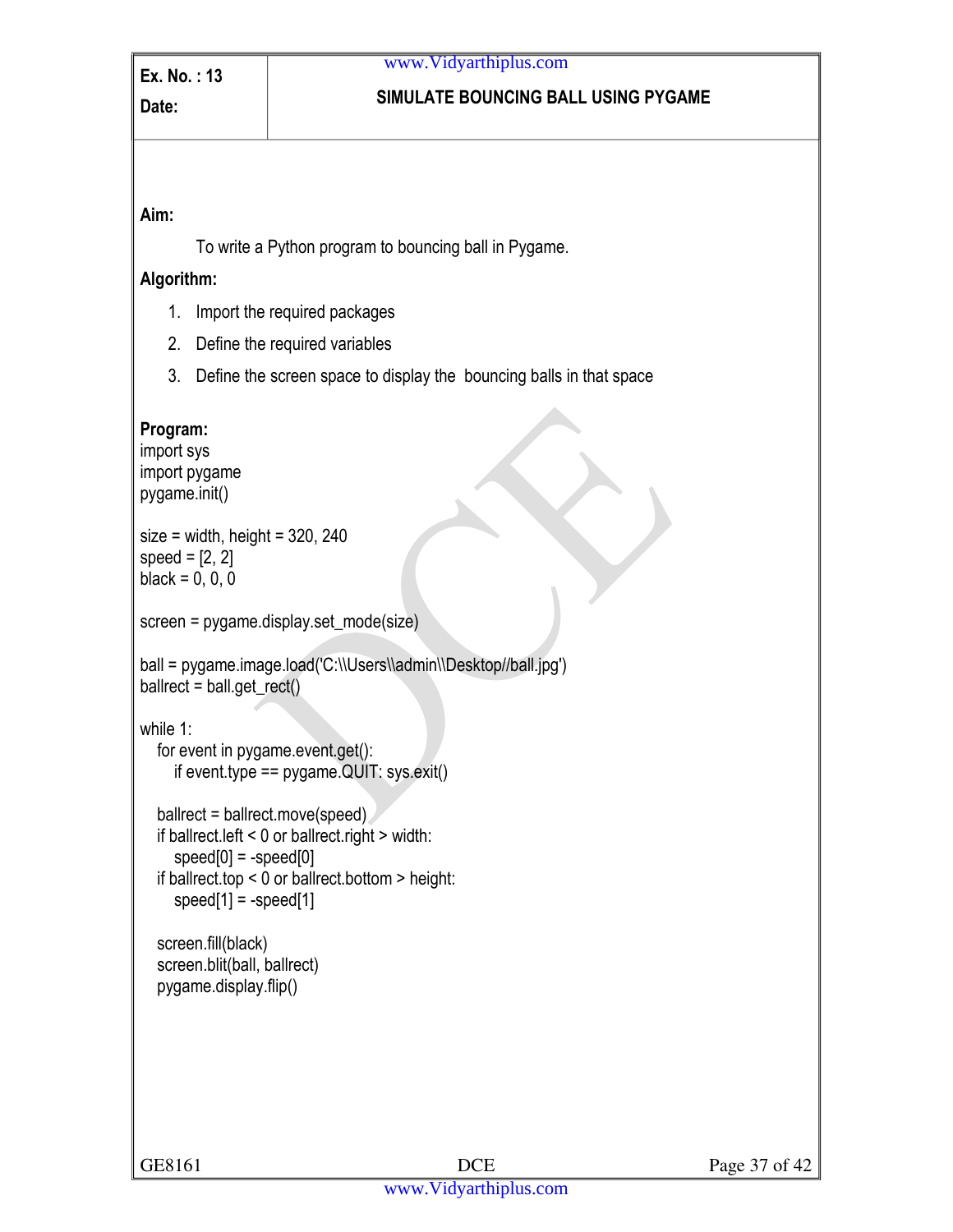|                                          | www.Vidyarthiplus.com                                                      |               |
|------------------------------------------|----------------------------------------------------------------------------|---------------|
|                                          |                                                                            |               |
|                                          |                                                                            |               |
| Output:                                  |                                                                            |               |
|                                          |                                                                            |               |
| <b>Bouncing Ball</b>                     |                                                                            | $\Box$ $\Box$ |
| Result:                                  |                                                                            |               |
| successfully and the output is verified. | Thus the Python Program to simulate bouncing ball using Pygame is executed |               |
|                                          |                                                                            |               |
| GE8161                                   | $DCE$                                                                      | Page 38 of 42 |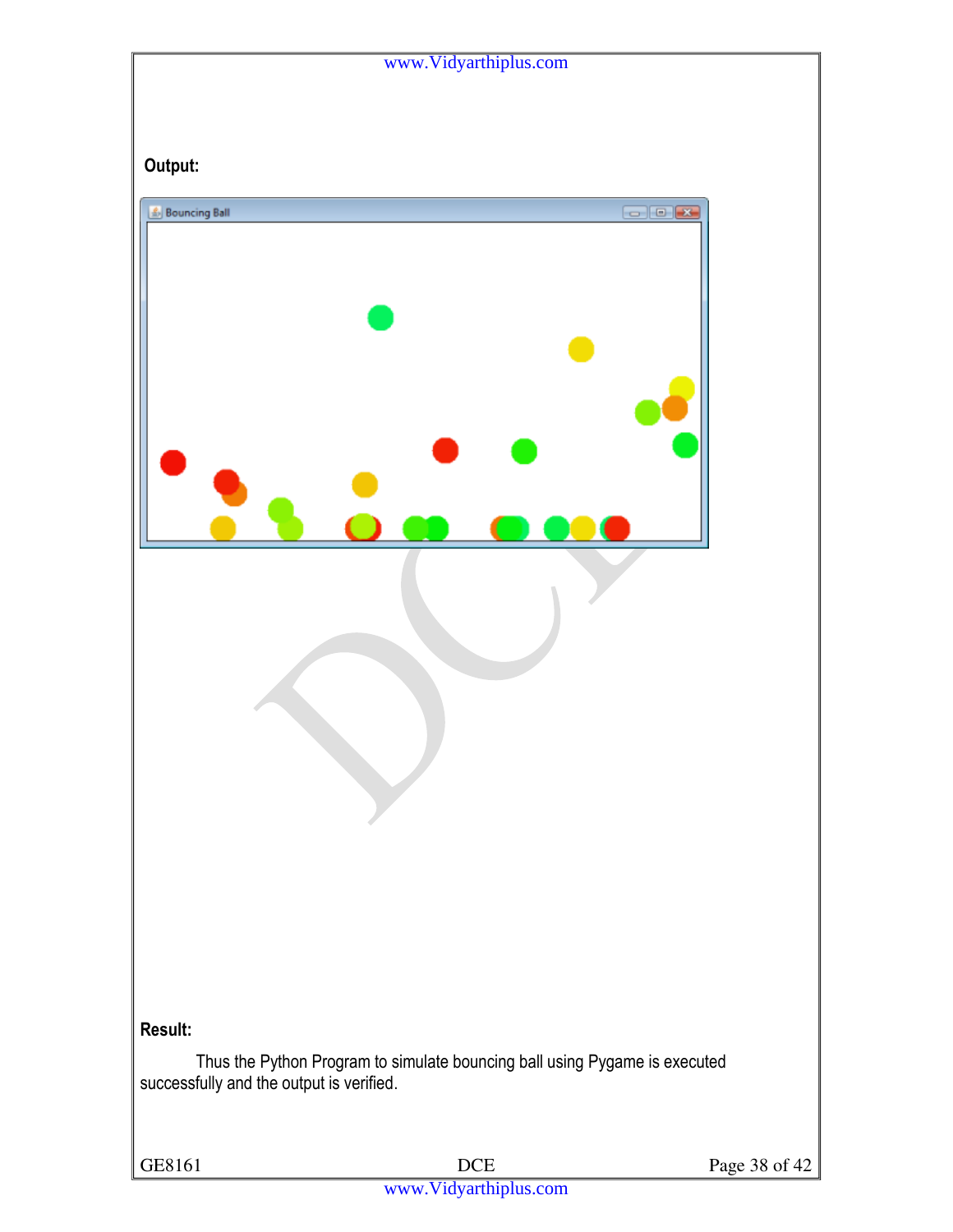#### **VIVAVOCE QUESTIONS:**

- 1. What it the syntax of print function?
- 2. What is the usage of input function?
- 3. Define a variable.
- 4. What is type conversion?
- 5. Mention the data types in Python
- 6. What are the attributes of the complex datatype?
- 7. Mention a few escape sequences.
- 8. Define an expression
- 9. What is the usage of \*\* operator in Python?
- 10. Give the syntax of if else statement.
- 11. Give the syntax of for statement.
- 12. How is range function used in for?
- 13. Give the syntax of while statement.
- 14. What are multi way if statements?
- 15. How is random numbers generated?
- 16. Define a function.
- 17. Give the syntax of function.
- 18. What are the types of arguments in function.?
- 19. What is a recursive function?
- 20. What are anonymous functions?
- 21. What are default arguments?
- 22. What are variable length arguments?
- 23. What are keyword arguments?
- 24. Mention the use of map().
- 25. Mention the use of filter().
- 26. Mention the use of reduce().
- 27. Define a string.
- 28. How is string slicing done?
- 29. What is the usage of repetition operator?
- 30. How is string concatenation done using + operator>
- 31. Mention some string methods
- 32. How is length of a string found?
- 33. How is a string converted to its upper case?
- 34. `Differentiate isalpha() and isdigit().
- 35. What is the use of split()?
- 36. Define a file.
- 37. Give the syntax for opening a file.
- 38. Give the syntax for closing a file.
- 39. How is reading of file done?
- 40. How is writing of file done?
- 41. What is a list?
- 42. Lists are mutable-Justify.
- 43. How is a list created?
- 44. How can a list be sorted?
- 45. How are elements appended to the list?
- 46. How is insert() used in list?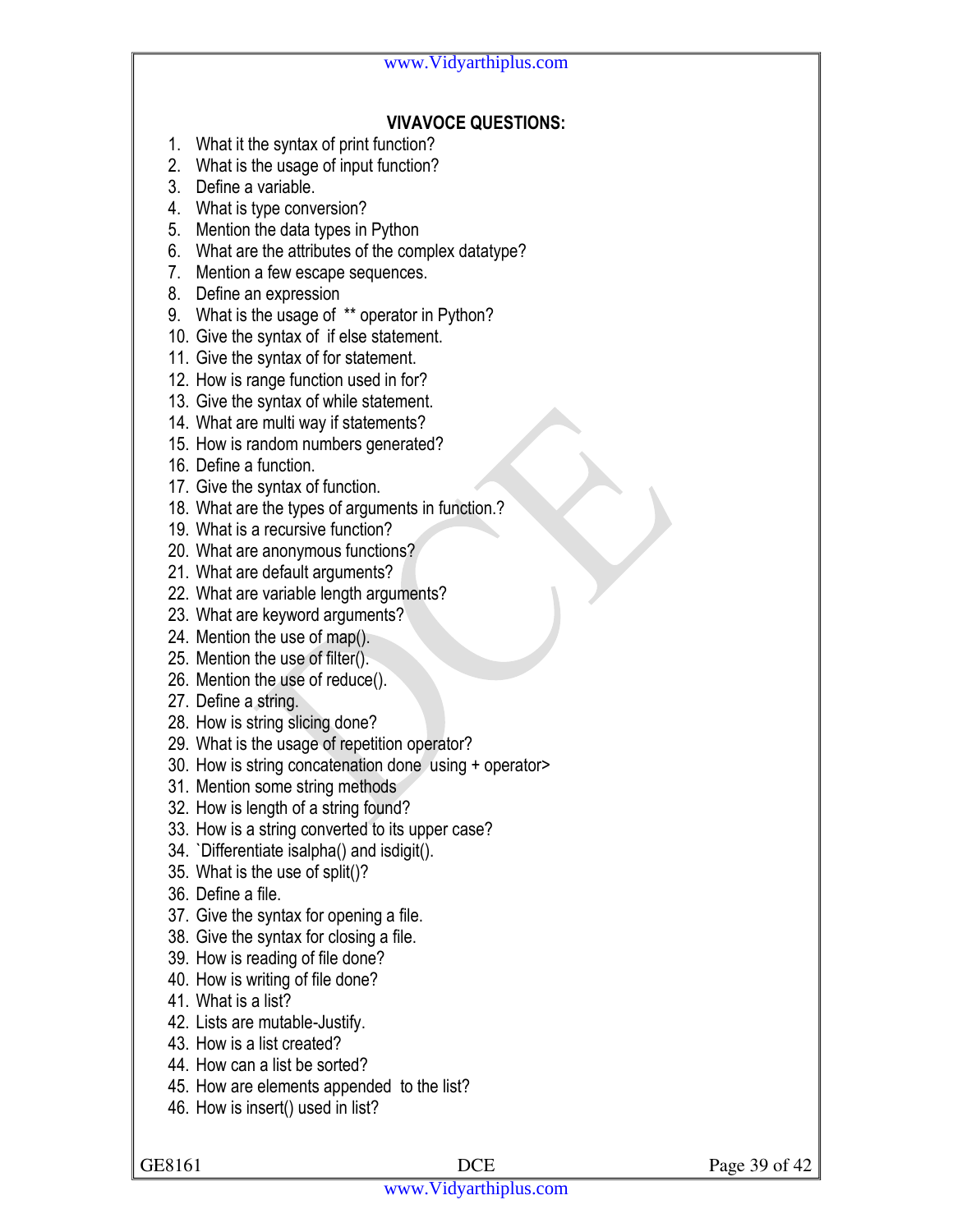- 47. What is the usage of pop() in list?
- 48. Define a tuple.
- 49. Are tuples mutable or immutable?
- 50. Mention the use of return statement.
- 51. What is a Boolean function?
- 52. How is main function defined?
- 53. What is a dictionary?
- 54. How are tuples created?
- 55. How is a dictionary created?
- 56. How to print the keys of a dictionary?
- 57. How to print the values of a dictionary?
- 58. How is del statement used?
- 59. Can tuple elements be deleted?
- 60. What is Python interpreter?
- 61. Why is Python called an interpreted language?
- 62. Mention some features of Python
- 63. What is Python IDLE?
- 64. Mention some rules for naming an identifier in Python.
- 65. Give points about Python Numbers.
- 66. What is bool datatype?
- 67. Give examples of mathematical functions.
- 68. What is string formatting operator?
- 69. Mention about membership operators inPython.
- 70. How is expression evaluated in Python?
- 71. What are the loop control statements in Python?
- 72. What is the use of break statement?
- 73. What is the use of continue statement?
- 74. What is the use of pass statement?
- 75. What is assert statement?
- 76. Differentiate fruitful function s and void functions.
- 77. What are required arguments ?
- 78. Differentiate pass by value and pass by reference.
- 79. Mention few advantages of function.
- 80. How is lambda function used?
- 81. What is a local variable?
- 82. What are global variables?
- 83. What are Python decorators?
- 84. Are strings mutable or immutable?
- 85. What is join()?
- 86. What is replace() method?
- 87. What is list comprehension?
- 88. Define multidimensional list.
- 89. How to create lists using range()?
- 90. What is swapcase() method?
- 91. What is linear search?
- 92. How is binary search done?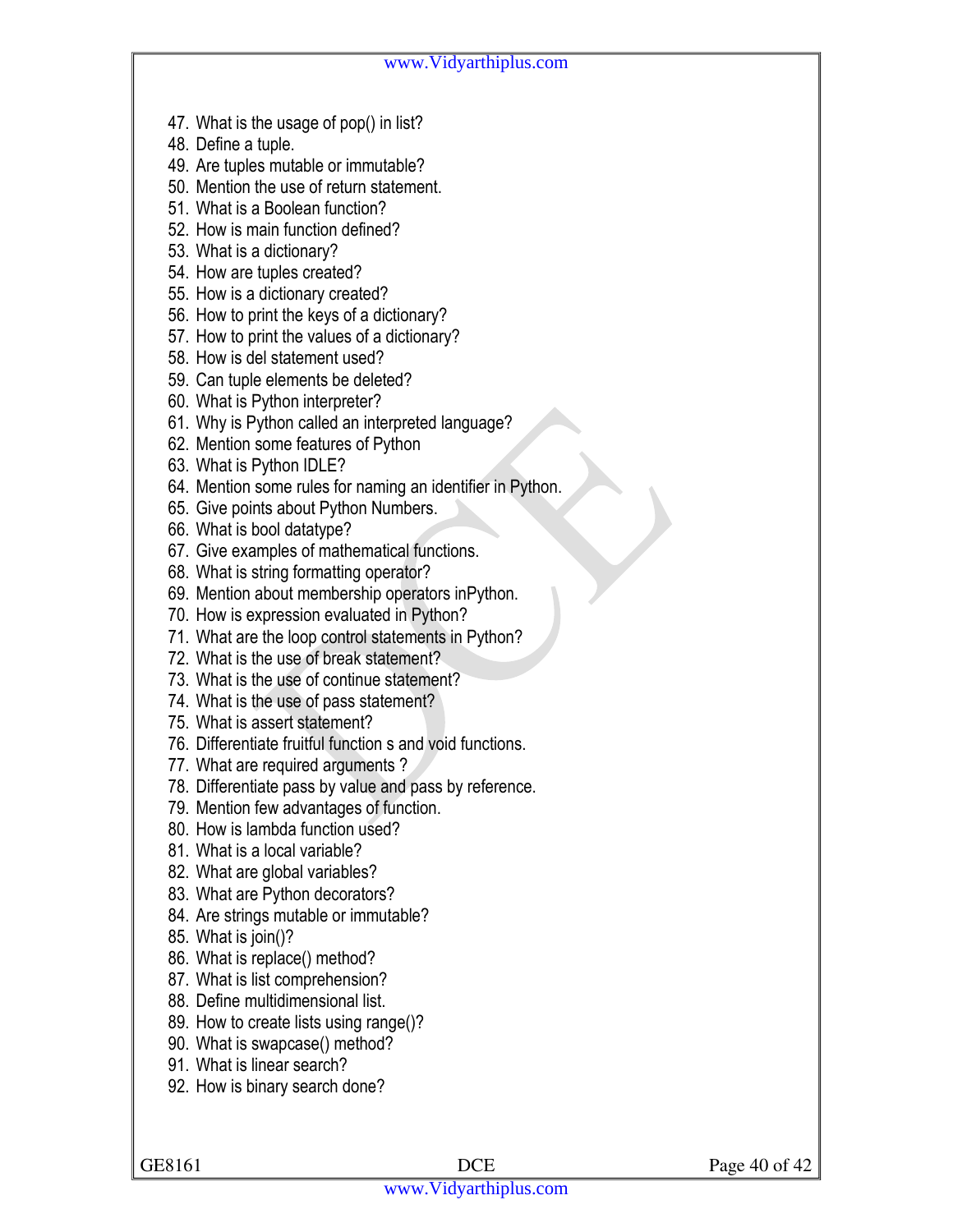- 93. How is merge sort performed?
- 94. What is sorting?
- 95. How is insertion sort done?
- 96. How is selection sort done?
- 97. What are command line arguments?
- 98. Name some built in functions with dictionary.
- 99. What is an exception?
- 100. How is exception handled in python?